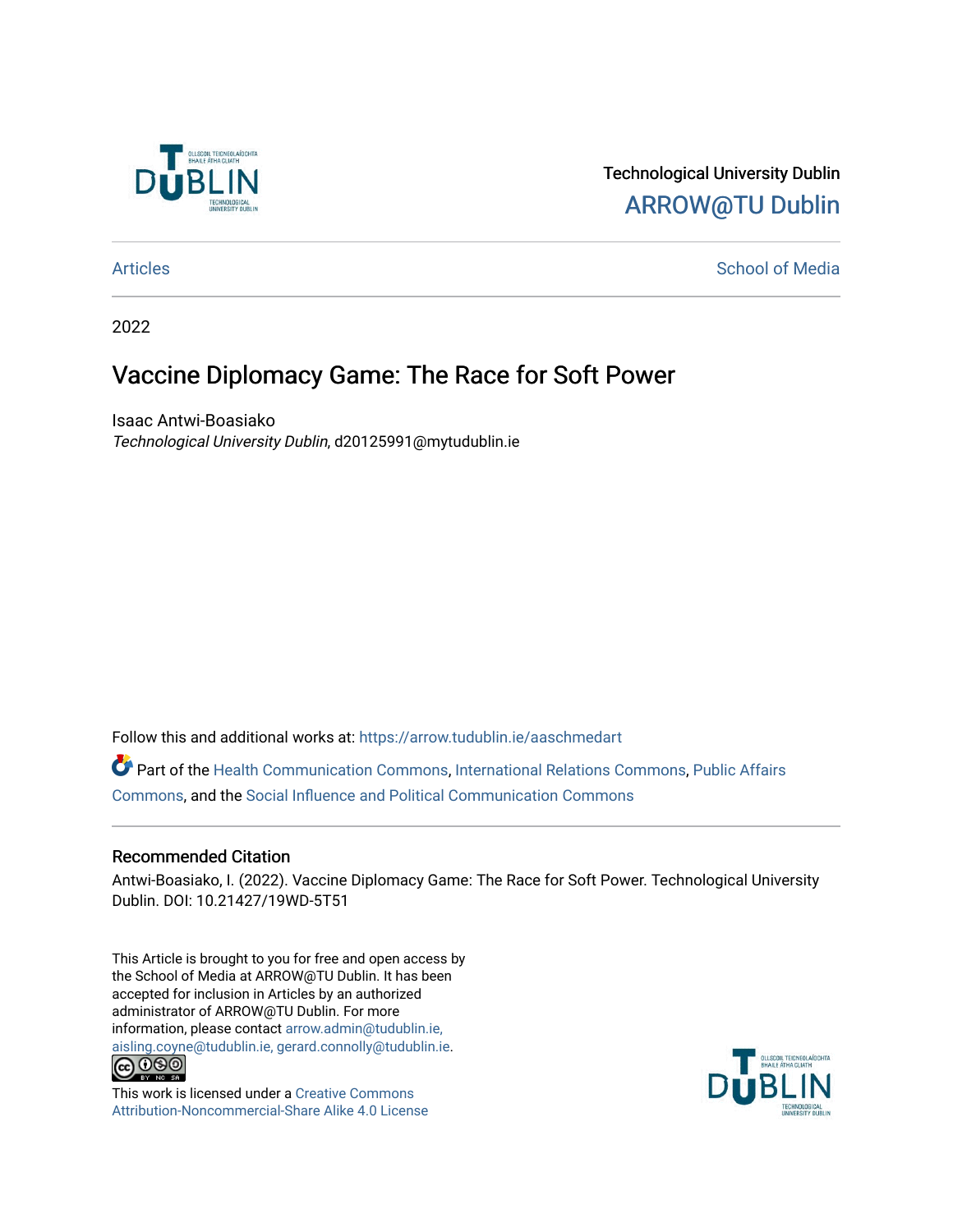# Vaccine Diplomacy Game: The Race for Soft Power

#### Isaac Antwi-Boasiako

School of Media, Technological University Dublin

#### **Abstract**

This article examines the motivations and dynamics of the donors and suppliers of the covid-19 vaccines to the global south countries in the context of public diplomacy to wield soft power. Thus, it investigates how the West and East use the vaccines as a public diplomacy tool to influence public opinion in other nations or continents in order to either enhance their global image and reputation or exert some form of international influence or have new allies. The article argues that covid-19 vaccines are a soft power asset; therefore, the manufacturing nations may use them to shape their target foreign publics opinion, maintain allies, and win enemies globally. The big players have used vaccines over the years to achieve foreign policy objectives in the history of international relations. As the article's findings indicate, soft power has been the implicit primary goal of supplying vaccine countries to the less-developed states. The article employs public diplomacy and soft power concepts as the theoretical frameworks underpinning the work. The literature on vaccine diplomacy is very scarce to the best of my knowledge in public diplomacy. Scholars have not given much attention in the field of this scarcity; hence, this article seeks to fill the gap. The paper concludes that human life must precede before political and selfish national interests in pandemic matters and suggests future research in other health diplomacy areas as a significant soft power resource through public diplomacy campaigns.

**Keywords**: vaccine diplomacy, public diplomacy, Covid-19 pandemic, soft power, vaccine

#### **Introduction**

The Covid-19 pandemic has brought many new nuances and rekindle old ones in international relations and diplomacy. Since the advent of the pandemic, new phrases such as 'Covid-19 diplomacy', 'Zoomplomacy,' 'mask diplomacy' have all surfaced in the diplomatic discourse and the media landscape due to their peculiar meanings. 'Vaccine diplomacy' is one of the old phrases that has resurfaced since the production of the Covid-19 vaccines. Maskey and Pandey (2021) hold that vaccine diplomacy as a form of global health diplomacy has become the talk of the day in international relations due to its inherent soft power; the manufacturing nations may use it to win more 'friends' in global diplomacy. Vaccine diplomacy has come to stay so far as there is colossal vaccine inequity, and producing nations see it as an avenue to wield soft power through public diplomacy in foreign relations, especially in the developing nations' world. Cull (2021, p. 9) also believes that the viral coronavirus pandemic has the potential to upend perceptions of international reputations. Cull's assertion is in line with perceived soft power and public diplomacy effects that the pandemic might bring to global relations and diplomacy dynamics. The vaccines have become a conduit for other (non-health) foreign policy objectives in terms of soft power through public diplomacy. They serve as currency and a resource for wielding soft power in international competitive relations. Public opinion has become an overarching trend in the globalised world, and its management has become crucial to various foreign policy-makers of different nations, thus looking for any viable means to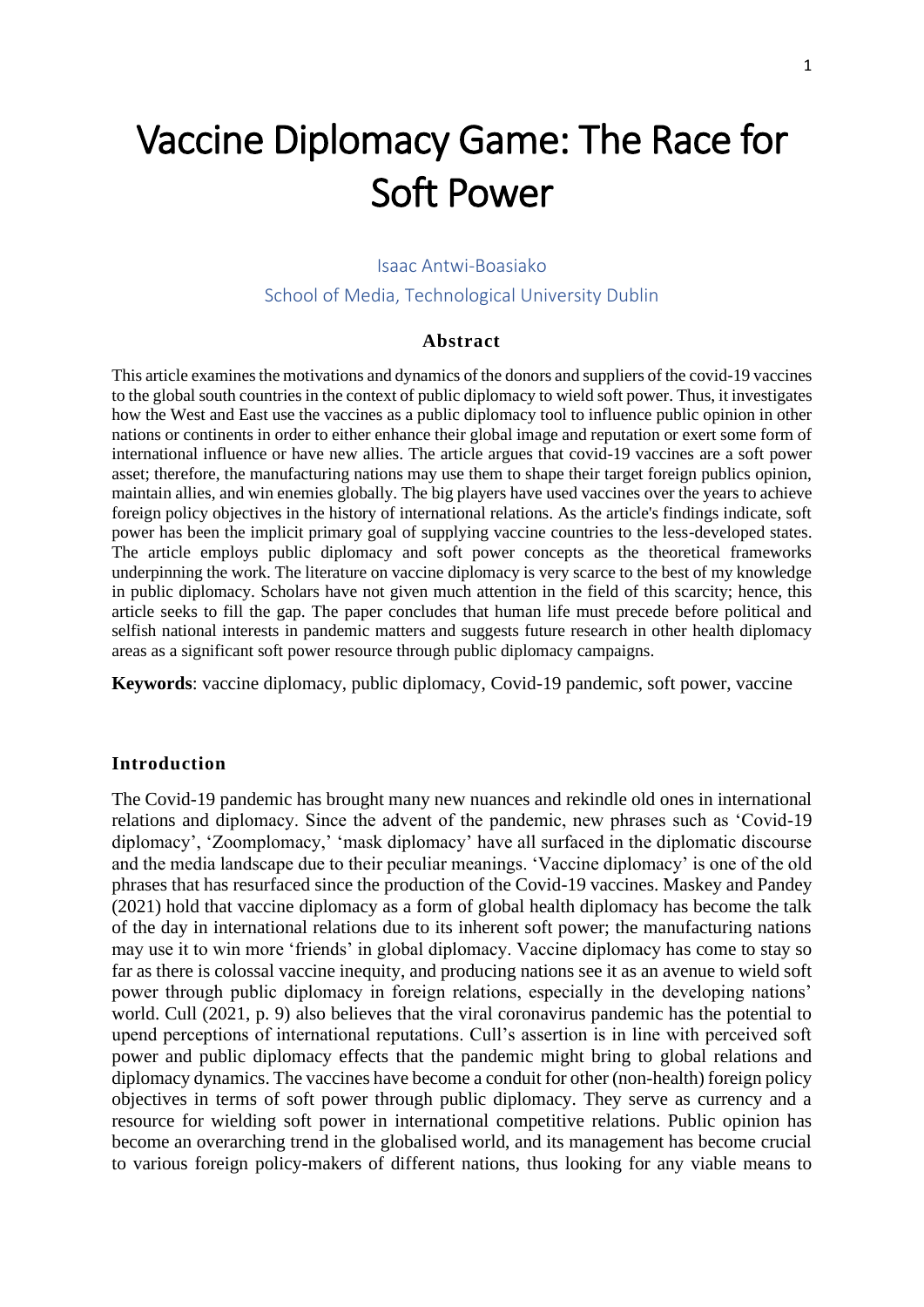shape it (Potter, 2021, p. 62). The coronavirus vaccines are incorporated into the donating nations' foreign policy agenda to shape foreign public opinion of the receiving nations.

The article presents an argument that coronavirus vaccines are credible soft power resources; thus, producing nations might use them for political and national interests at the international relations level since the shots make these countries attractive and persuasive. Hence, they contribute to a country's power of attraction with positive foreign perceptions (Ji, 2017). Although health is an end in itself, the history of international diplomacy shows us that many nations, mainly the high-income countries, have used global health as one of their foreign policy means to influence international public opinion. This is noticeable in the world of developing nations. As there is no data yet on foreign publics in the receiving nations' perception of the vaccine donating countries, the article presents other equally important data showing 2021 soft power index positions of the donating and supplying nations to the developing world.

This article hypothesises that the players of the vaccine diplomacy game are supplying and donating the jabs to the global south countries for soft power purposes. In pursuance of scholarly evidence to support this premise, the relevant literature examined depicts that although suppliers and donors of the vaccine explicitly affirm the humanitarian public good of their acts, they implicitly serve their ultimate goal of wielding soft power. Thus, the vaccines are seen as a means to increase the donating nation's soft power in the global competitive stage of positive public opinion.

Methodologically, the article adopts the qualitative approach of exploring the topic. Therefore, it uses a purely content analysis method of the relevant literature and other documents such as newspapers. In addition, it examined over fifty contemporary pieces of literature that relate to the topic from December 2020 to July 2021, covering areas such as health diplomacy, vaccines in international relations, vaccine nationalism and solidarity, soft power, public diplomacy, and the motives of supplying vaccines to the global south nations by the producing countries. Besides, the author attempts to present a comprehensive picture of vaccine diplomacy covering all the six main donating and supplying nations of covid-19 vaccines. The most recent literature on vaccine diplomacy (Chen, 2021; Lee, 2021; Maskey & Pandey, 2021) focuses mainly on China's vaccine diplomacy campaign. Therefore, the study bridges this gap. It explores these activities in the light of public diplomacy and soft power concepts.

#### **Soft Power – A theoretical framework**

The concepts of soft power underpin this article. The covid-19 vaccines are a soft power resource in the form of foreign aid. As Nye (2004; 2008; 2011; 2021a) notes, public diplomacy is the most common means adopted by nations to wield soft power. Generally, how a nation is perceived abroad is an essential element in the symbolic domain of national power. Thus countries try as much as possible to do their utmost best to maintain and maximise their soft power (Wang J. , 2011, p. 2). Hence, the concept of 'soft power' has been the backbone of the public diplomacy discourse.

Moreover, it helps comprehend the larger context in which the public diplomacy concept functions (Lord, 2008a, p. 63). Joseph Nye is generally acclaimed to be the originator of the concept in the 1990s in *Bound to Lead* (Nye, 1990), and later on, expanded it to respond to the criticisms emanated in the academia. In the *Bound to Lead,* Nye suggested two types of power; hard power - economic and military abilities as the most significant resources, while soft power has an ideology, culture, and civil institutions as its core resources. He developed the concept while solving two puzzles, one disciplinary and the other about the foreign policy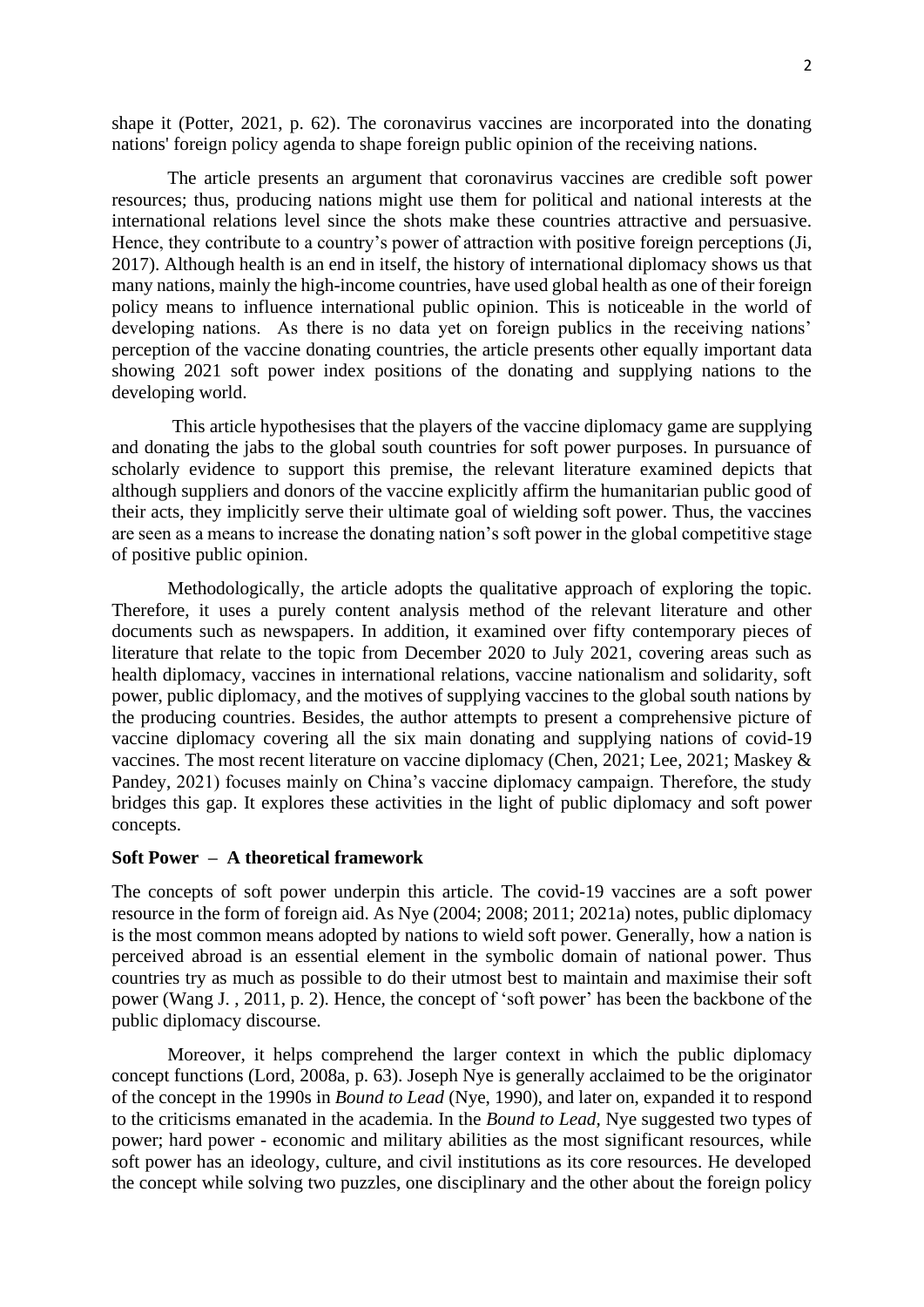query of answering the widespread view that American power was in a state of decline (Nye, 2021a). Although Nye originated the idea of soft power, the concept of power pre-existed before him (Tella, 2021). However, as Bakalov argues, even if soft power practice has its origins elsewhere, scholars still acknowledge the fact that Nye was the one who coined the phrase "soft power" and still juxtaposes their arguments against his, ( in Nye, 2021a). Regardless of his expansions and responses to critics, the concept remains its central tenet - the ability to affect others and obtain preferred outcomes through attraction and persuasion rather than by force or payment (Nye, 2021a).

In light of the international importance attached to the concept in global politics and diplomacy, and thanks to technology, soft power can now be measured through indices and indicators (Tella, 2021)through polls and focus groups (Nye, 2004). Two major organisations, The Soft Power 30 by Portland (https://softpower30.com) and the Brand Finance's Global Soft Power Index (brandirectory.com/globalsoftpower/), measure countries' soft power capacity. The latter is used in the final stage of this article. Their analyses, subject to usual caveats on interpreting data, are generally a reliable gauge in the soft power discourse among policymakers and scholars.

It is generally affirmed that understanding Nye's soft power is part of the public diplomacy paradigm (Cull, 2019). The concept has become one of the principal components in foreign policy discussion, with its critics dissatisfied with either the concept or its application (Wilson, 2008). Nonetheless, Nye used the concept to discuss the place of America at the global stage of politics. Military power and economic sanctions alone could no longer win foreign publics' minds and hearts and make America attractive. Nye (2004, p. 5) defines the term as the ability to get others to want the results you want – Co-option rather than coercion. It is also the ability to offer others to obtain preferred outcomes by the co-option means of framing the agenda, persuasion, and positive attraction (Nye, 2013, p. 565).

According to Nye, through soft power, a nation can secure the support of foreign target publics for its foreign policy goals through the lens of the attractiveness of its culture, ideology, and overseas policy (Golan, 2017). He adds that soft power combined with hard power produces smart power. A country must have both in order to yield the maximum results as Fletcher (2016) notes that a nation requires both boots on the ground and books in its hand. Hunt (2015) also asserts the enormous impact of Nye's concept in foreign relations and diplomacy as it has been generally incorporated into the principles of statecraft. Besides, soft power is arguably one of the most referenced phrases in the public diplomacy lexicon, although not all public diplomacy scholars and practitioners agree on the phrase's application and definition (Snow, 2020, p. 4). Therefore, public diplomacy has relation with power - it has 'soft power' (Snow, 2009).

Soft power is not the same as public diplomacy, argues Nye (2011); however, the two are intrinsically related, and public diplomacy practices can increase this type of power. Vaccine diplomacy discussion has resurrected since the production of the jabs and centres around the 'soft power' as some supplying nations such as China, Russia, and India try to amass such power thanks to the pandemic. According to Nye (2004, 2011), there are three sources of a country's soft power and names it the attractiveness of a country's culture, political values, and foreign policies. Vaccine diplomacy, however, falls within the last source of soft power since governments' policies abroad are an excellent source of winning the hearts and minds of foreign publics.

Again, it is about influence and the ability to entice and attract (Nye, 2008, p. 95). Attraction thus leads to acquiescence. Therefore soft power is also known as 'attractive power'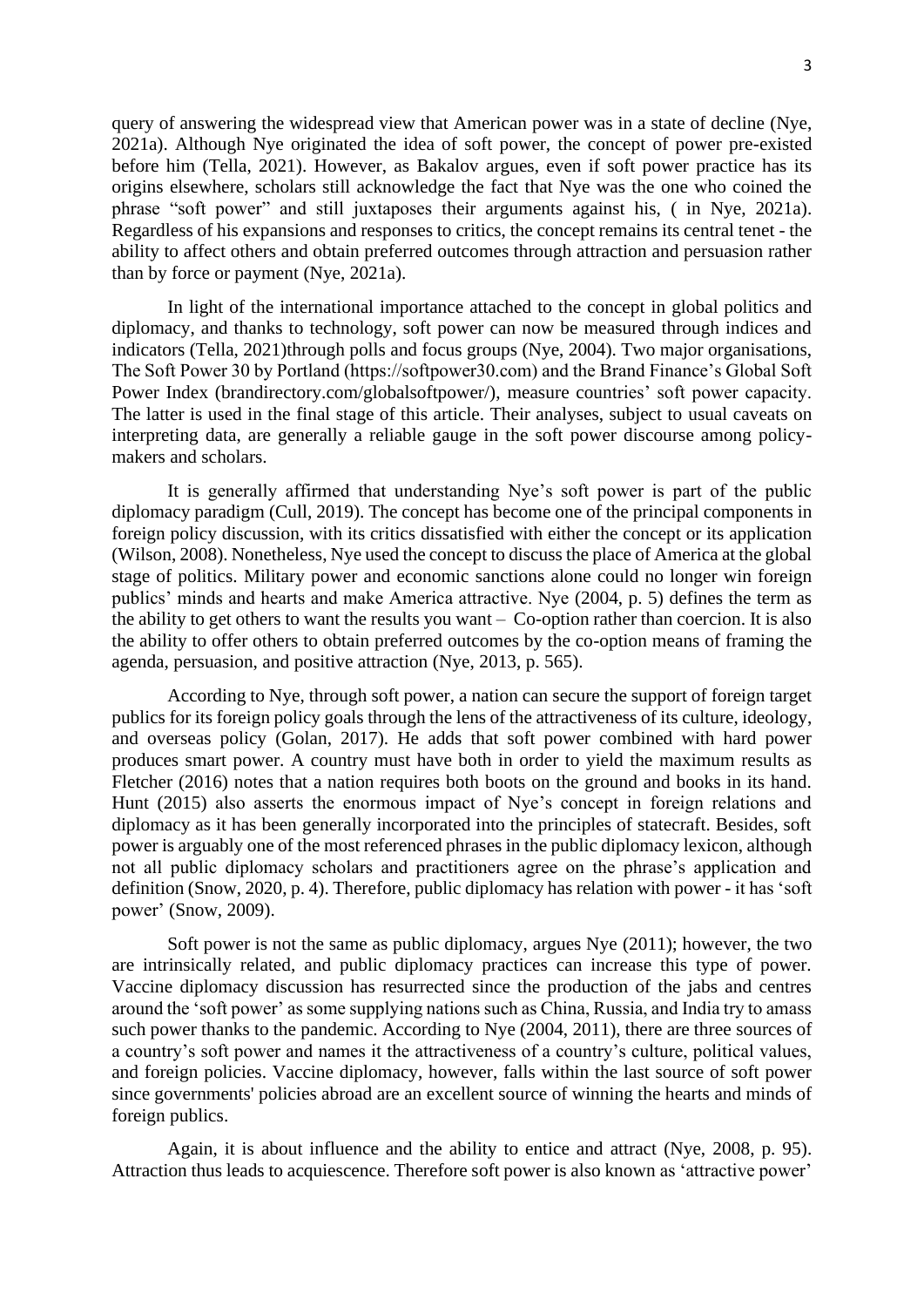(Nye, 2004, p. 6). It also has the ability to shape and influence the preferences of others (Nye, 2008). As a result, soft power resources serve as an asset that generates attraction at the global stage for the country that possesses them. The coronavirus jabs have become a public diplomacy tool to convince the international community of the supplying nation's attractiveness. The covid-19 vaccine has become an asset of soft power resource that ultimately makes the donating countries much attractive in the foreign public's eyes at the receiving nation.

In contemporary diplomacy and foreign relations, the concept of soft power has been arguably the most widely accepted among policy-makers and scholars of international relations (Changhe, 2013, p. 544). Nye affirms this assertion after seeing that his concept has gone 'viral' beyond the academic field and the borders of America and has become the talk of politicians, even in Asian countries like Japan and China (Nye, 2021a). Hence, many nations have invested billions of dollars in the concept through public diplomacy programmes (Manor & Golan, 2020). Therefore, it is not surprising when in 2007, the Chinese President Hu Jintao, in his address to the 17<sup>th</sup> Communist Party Congress, employed Nye's concept and called for the need of China to increase its soft power campaigns in foreign relations and diplomacy and the Xi Jinping administration continued it (Changhe, 2013; Nye, 2021). As a result, the Chinese government even contacted the originator of the concept privately for more input on increasing China's soft power (Nye, 2021a, p. 10). Thus, China sees the covid-19 vaccine as means of improving its global image.

#### **Vaccine Diplomacy**

The concept of vaccine diplomacy existed in the health diplomacy sphere before the advent of the Covid-19 pandemic (Fidler, 2013). However, the meaning given to it has changed from its original. In the history of international relations and diplomacy, the little-known element is how diplomacy is intrinsically tied to many vaccines' production and delivery (Michaud & Kates, 2013; Hotez, 2014). Hotez (2021) argues that a positive vaccine diplomacy campaign can be relied on to curtail future global health crises by all the major international health players and not for the peculiar individual national interest. Vaccine diplomacy is a country's ability to use the supply of the Covid-19 vaccine to achieve 'national interest' in global relations (Kiernan et al., 2021). Hotez (2014) defines it as the branch of global health diplomacy that relies on vaccines' use or delivery. Kickbusch et al. (2021, p. 185) also explain it as all aspects of global health diplomacy related to developing, manufacturing, and delivering vaccines as public health goods.

Arguably, the most in-demand commodity globally, the coronavirus vaccine, has become a valuable public diplomacy tool in international relations. The battle of influencing foreign public opinions in a country by another government for a political goal has been part of the history of international relations and diplomacy (Kunczik, 2009). This public diplomacy model has become an integral part of the 'big' nations foreign policies. However, on a global scale, implementing public diplomacy to wield soft power is a legitimate and reputational effort in the realm of a country's foreign policy objectives. The shots are seen as a form of 'aid' to the small states, while the donors aim to achieve a long-term relationship and global image enhancement in the diplomatic arena. Vaccine diplomacy is about image and nation branding, using vaccine supply as a public diplomacy instrument (Burns, 2021).

The producing nations have used the covid-19 vaccines to achieve foreign policy objectives through soft power and public diplomacy (Maskey & Pandey, 2021). This strategy has contributed to what is known as vaccine nationalism, where high-income countries have ordered large quantities of the vaccines more than they need and stockpiled them. Vaccine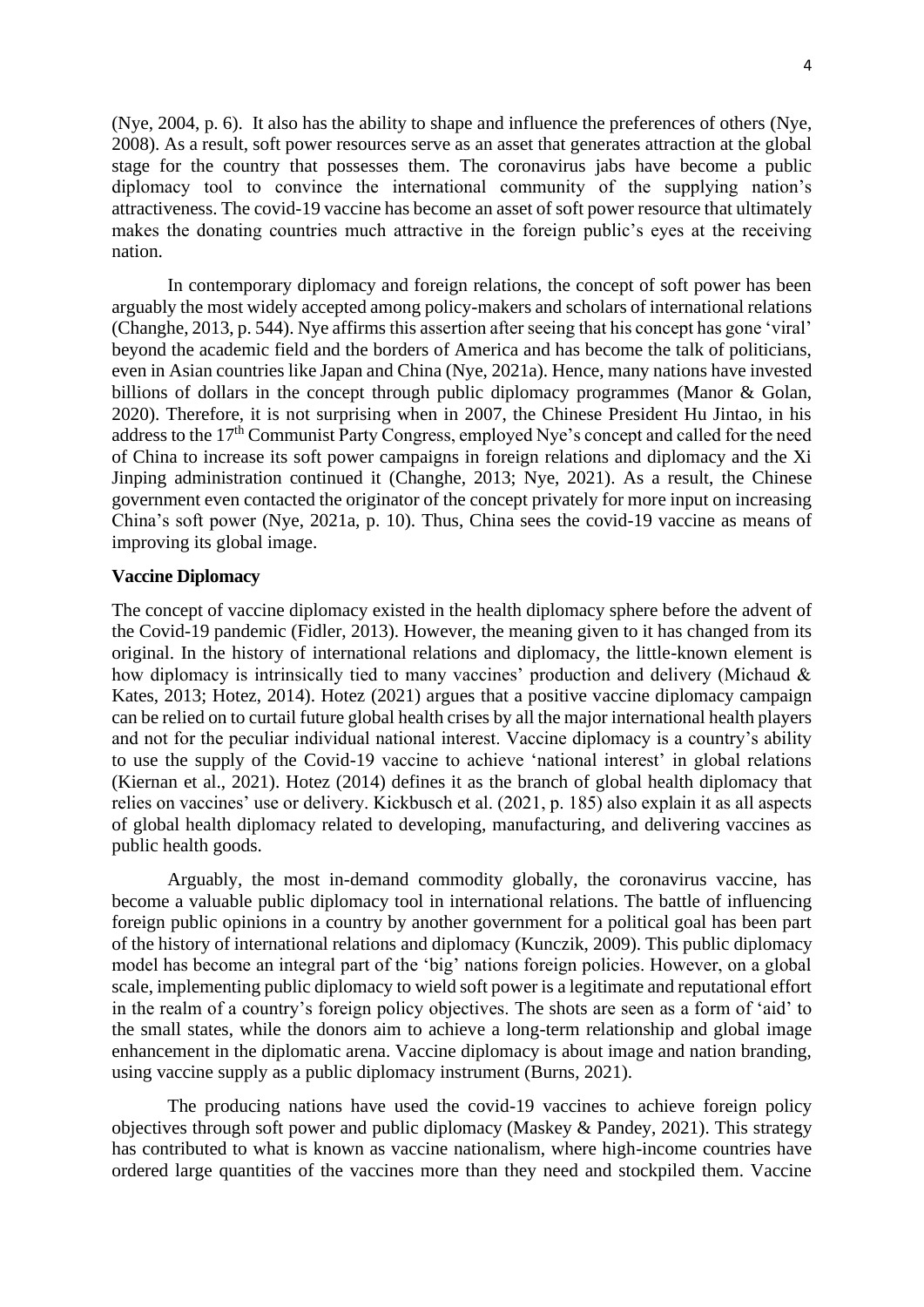nationalism is defined, for this paper, as the process where the wealthy nations hold on to their home produce-jabs and the emerging and developing countries having no access to them until at a later stage. It has complicated the availability of vaccines for the global south countries – the low-income states.

Intellectual property or patent rights is one of the most challenging issues facing medical practitioners and areas where the intersection of health and foreign policy is manifested (Chattu & Chami, 2020). With the high global demand for the covid-19 vaccine and its low supply by the producing nations, there have been campaigns to get world leaders to waive the intellectual property right of the vaccines in order to speed up its productions, especially in other nations to meet demand. Therefore, India and South Africa, with the support of about 55 other nations, submitted to the World Trade Organisation (WTO) for a temporary waiver of patency right to enable mass production of the vaccine at a lower price to ease global vaccine inequalities (Maskey & Pandey, 2021; Sharun & Dhama, 2021). On May 5, 2021, the Biden administration openly expressed its firm support for the covid-19 vaccine patent waiver (Tai, 2021). Although it will take time, given all the stakeholders' consensus-based nature, Biden's move is an excellent sign of relief to the developing nations and WHO. The patent waiver may not automatically change vaccine inequity but gives hope to the world, especially in lowincome countries.

Vaccine diplomacy comes under Global Health Diplomacy (GHD) (Heymann, 2021). Global health encompasses health issues that go beyond national boundaries in consequence and cause. It places normative attention on achieving universal health equity, thus enhancing vulnerable populations' health (Koplan et al., 2009, p. 3). The concept of GHD is defined as a multilevel and multi-stakeholder negotiation process that shapes and manages the global policy environment for health (Kickbusch et al., 2007). Fauci, in 2007, bluntly defines GHD as 'winning hearts and minds of people in poor countries by exporting medical care, expertise and personnel to help those who need it most' ( in Lee & Smith, 2011, p. 1). Fauci's assertion comes to play when examining the politics of the covid-19 vaccine towards the global south nations by the producing countries.

Besides, GHD is a burgeoning field that combines global health priorities with those of foreign affairs. For Fidler (2013, p. 693), 'it is the policy-shaping processes through which States, intergovernmental organisations, and non-State actors negotiate responses to health challenges or utilise health concepts or mechanisms in policy-shaping and negotiation strategies to achieve other political, economic, or social objectives.' Fidler's definition of GHD identifies two aspects of diplomatic activity involving health. First, responding to health challenges such as communicable diseases and pandemics. Second, using health concepts and mechanisms to achieve non-health objectives, incorporating health into an overall package for improving relations among countries. The second context reflects health as an instrument of 'soft power' by states to pursue influence, allies, and competitive advantage in international statecraft*.* This has made the covid-19 vaccine diplomacy a buzzword globally, especially concerning the poor and low-income nations.

#### **The players and spectators in the game**

Bøås and Haavid (2020) assert that there is a game of 'vaccine diplomacy' behind the international relations of coronavirus vaccine production and supply. Therefore, this section describes the nature of the vaccine diplomacy game. This kind of game involves players and the fans, the spectators. The leading players for the great vaccine game are the United States (US), European Union (EU), the United Kingdom (UK), China, Russia, and India. These players are from the West and East. Two different teams on the same field, each with the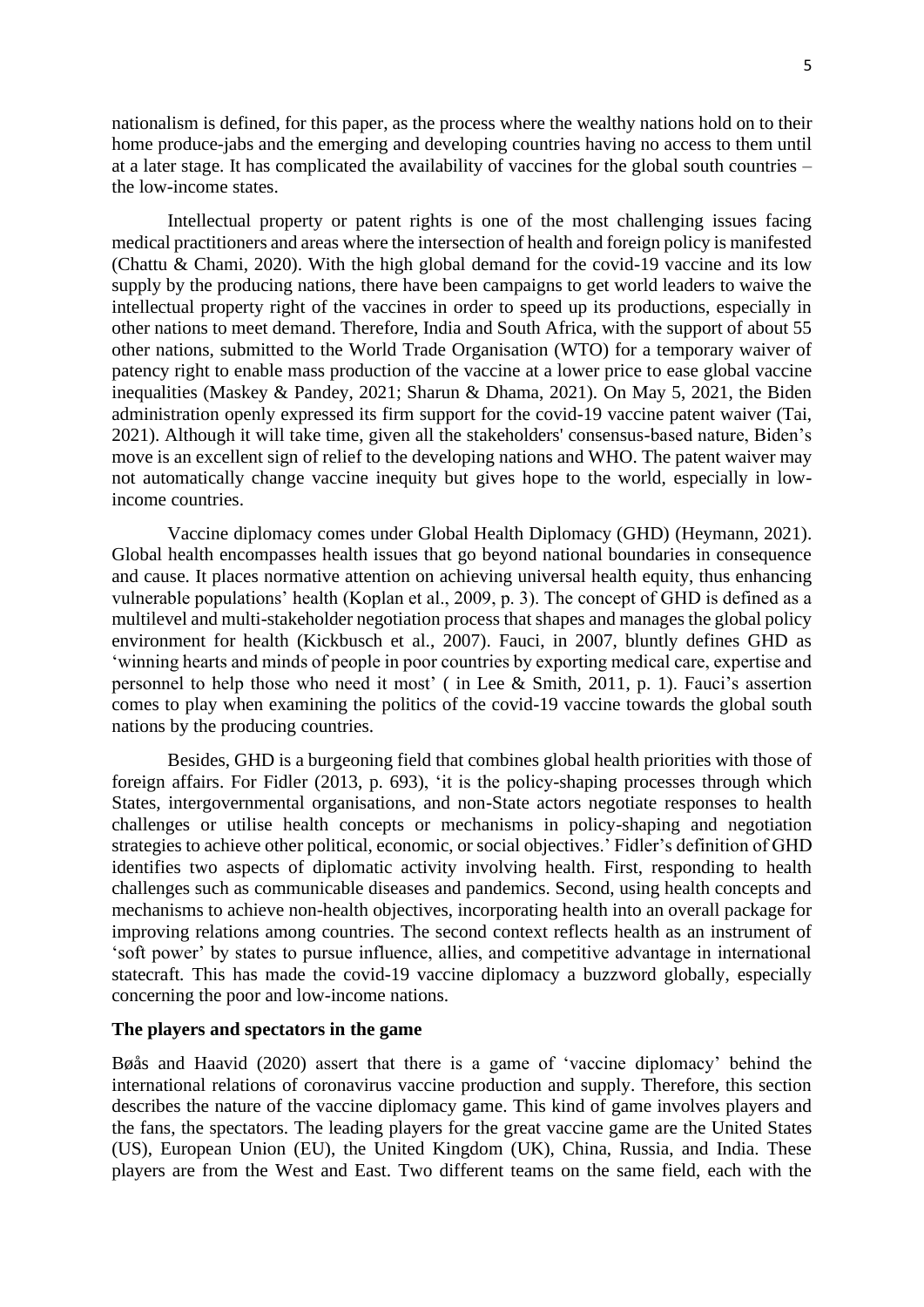intention to win the game against the opponent. The developing nations have become the playing ground for the players (Maskey & Pandey, 2021). These players are the main actors in the Covid-19 diplomatic vaccine world. Russia was the first to announce its vaccine product Sputnik V, followed by the UK, the US, and the EU (Chen, 2021; Clarke et al., 2021).

As of February 2021, WHO as the referee of the game, reported a total financial cost of its COVAX programme as US\$ 2.018 billion, and a total of two billion covid-19 vaccines have been requested for COVAX participating nations for delivery during 2021 (WHO et al., 2021). As of March 2021, COVAX has supplied about 35 million doses of the vaccine, with 8 million sent to Africa, according to a report (CEPI, GAVI, WHO, & UNICEF, 2021).

The United States, under Trump, closed in on itself. At the same time, China has ostensibly opened itself up by deploying health diplomacy to win more allies against its competitors, the US and Europe. In the light of this, China realised the vacuum of soft power around the covid-19 vaccines as a geopolitical opportunity, significantly when the Trump-led administration retreated from global solidarity to nationalism (Lee S. T., 2021). For instance, in the Middle East, vaccine orders are influenced by diplomatic and logistical considerations (Lavallee, 2021). Countries such as Israel, Saudi Arabia, Qatar, etc., had thrown their weight to the Western vaccine in that region. At the same time, other nations like Iraq, Jordan, Bahrain, the United Arab Emirates (UAE) hedged their bets by ordering from the Chinese when UAE announced that the China vaccines are 'completely safe' (Lavallee, 2021). It also seems that the Chinese diplomatic power play was to win over Europe and the entire world and isolate Trump's America. For example, when the Trump administration withdrew its financial assistance to the WHO, China provided 50 million dollars to the organisation (Maskey & Pandey, 2021, p. 8).

In the coronavirus vaccine diplomacy, China and Russia are winning the game by choosing to be more active and cooperative (Fazal, 2020). Lavallee (2021) estimated that about 26 countries such as Argentina, Hungary, Tunisia, and Turkmenistan had authorised Russia's Sputnik V vaccine. China also has many countries, including Brazil and Thailand, requesting the Sinopharm and Sinovac vaccines (Meredith, 2021). The vaccine has divided the globe into producers and buyers (Arak, 2021). Health has been integrated into the East's foreign policy, particularly China, allowing it to have more allies. Steven Cook believes that Beijing's prestige is increasing in an area that has long been one of the US dominance (Meredith, 2021). The United States has been primarily absent regarding vaccine diplomacy due to Trump's "America First" policy (Lavallee, 2021). So far, China seems to be out ahead in the race for vaccine diplomacy. Still, Jonathan Fulton, an expert in Chinese-Middle East relations, holds that with the advent of a new administration under Joe Biden in the States, the playing field could shift and the game is not yet over (Kickbusch et al., 2021).

The Biden administration has rekindled America's vaccine diplomacy with his foreign policy of 'America is back' against Trump's 'America First.' In an official statement from the Whitehouse, the US president affirmed that America would rejoin WHO and the Paris Climate Accord, supported by his executive orders. US joining WHO means taking an active part in the COVAX programme: as President Biden said, 'just as America was the arsenal of democracy in World War II in this battle against COVID-19 pandemic, our nation will be the arsenal of vaccines' (White House, 2021). Biden continued to show that the US indeed will be the arsenal of vaccines and announced on May 17 that America will donate 80 million US vaccines to assist other nations battling the pandemic by the end of June 2021. In addition, the Biden administration sent six flights and up to \$100 million of support to India and is giving support to South Asia and Latin America as they encounter a new surge making India halt its global vaccine supply through WHO.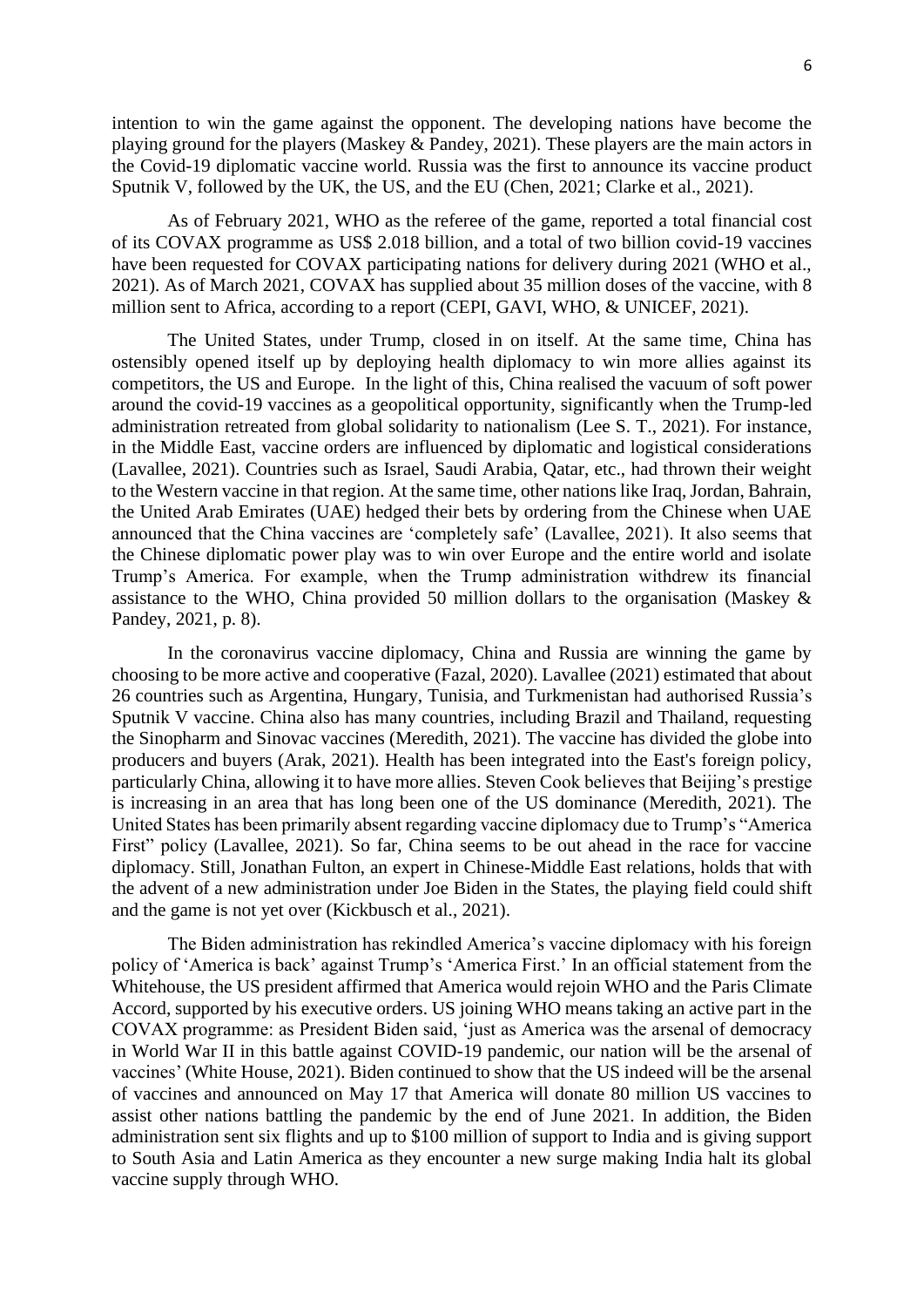To persuade other vaccine diplomacy competitors, especially China and Russia, that America was true 'back,' the US government has made a massive pledge of supplying 500 million doses of Pfizer vaccines to the developing nations through the COVAX programme to be delivered by June 2022 (see *White House Press statement*, June 10, 2021). The White House asserts that this is the biggest-ever donation of vaccines by a single nation globally, and therefore shows America's commitment to assist protect people around the globe from the coronavirus. If these US pledges are fulfilled then, the game of vaccine diplomacy and the race for soft power will be won by America. The US has become the biggest and fierce competitor to China and Russia regarding vaccine diplomacy with these vaccine donation promises.

#### **Vaccine nationalism and Solidarity**

On the issue of global solidarity in terms of the covid-19 vaccines, the International Health Regulations (IHR) 2005, which is a public health treaty to create global health solidarity in times of global health situations like the covid-19 pandemic, entreats all member-nations to adhere to its principles (Heymann, 2021, p. 97). However, geopolitical tensions have dominated the coronavirus discourse, making the IHR not reach its full potential. This inability to reach the full potential of global solidarity has generated concerns and calls from all walks of life to political and global leaders, especially in the high-income nations and the manufacturing countries, to act in solidarity with the poor and developing nations (Fidler, 2013). Vaccine diplomacy has been dominated by national selfish-interest ranging from lack of transparency, data sharing, and monopolising the purchase of the jabs. This selfish interest of nations has led to the nationalism of the current covid-19 vaccine (Dyer, 2020). The basic principle of global health solidarity holds that high-income nations look after themselves and help others simultaneously. And therefore, countries should find a means of accelerating the distribution and production of the covid-19 jabs and aim to transfer intellectual property rights of vaccines (Burns, 2021).

Political and global leaders have called for the Covid-19 vaccines to be treated as a global public good that has to be accessible to all (Kickbusch et al., 2021, p.23). The vaccines' full potential cannot be realized if selfish national interests determine who gets access, instead of primary rules of fairness and ensuring that allocation will optimize their public health effect. Nevertheless, rich countries rushed to place advance orders to ensure vaccine access for their citizens with expectations of limited supplies, leaving the low-income countries to fall into their vaccine diplomacy tactics. There have been precedents around the inequitable distribution of vaccines over the years, like export controls and backstage bilateral deals, and this always causes unease in the global health campaign such as polio, HIV. Besides, the selfish behaviour of the suppliers and donors of the vaccine always makes the low and middle countries dance to the tunes of their 'masters' (Pannu & Barry, 2021). The US and its allies became the prime example of vaccine nationalism (Maskey & Pandey, 2021). The Covid-19 crisis has forcefully revived vaccine diplomacy with the current public debate on equitable vaccine accessibility (Kickbusch et al., 2021 p. 168).

Several months before the vaccines were approved, the rich countries pre-ordered billions of advance doses (Lee, 2021). High-income nations with only 14% of the total world population bought up to 56% of the eight most promising vaccines (Dyer, 2020; Hymann, 2021). In other words, the rich nations are vaccinating 25 times faster than those in the developing world (Randall, 2021). For example, America has 24% of the world's vaccines but has only 4.3% of the global population according to Bloomberg's database of Covid-19 vaccinations tracker of more than 726 million doses administered in 154 countries (Bloomberg.com). Canada also ordered 338 million doses by the end of 2020. This amount of vaccines are adequate for Canada to inoculate its population four times. The United Kingdom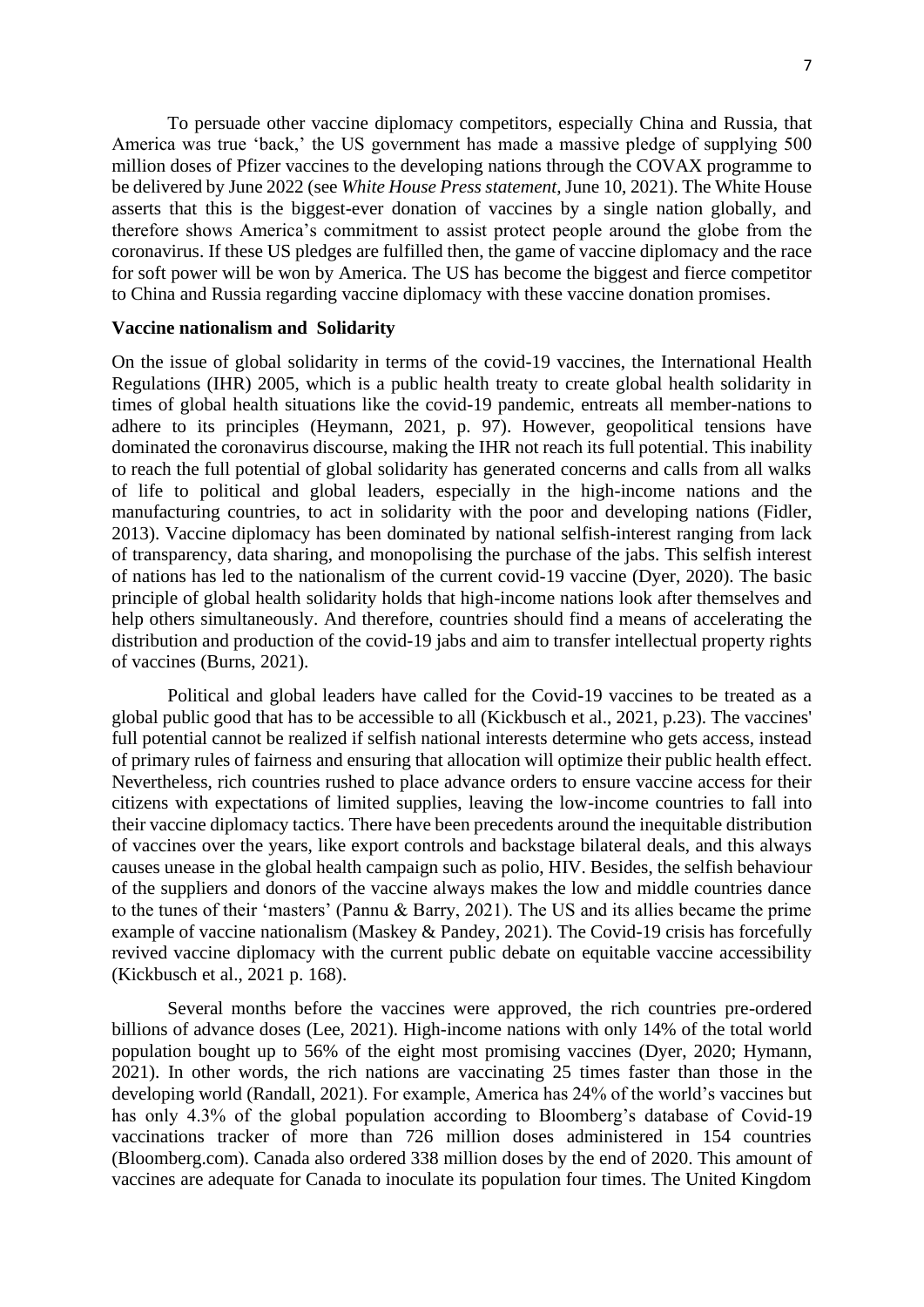also pre-ordered three times what it needed to vaccinate its citizens. The table 1 and 2 below indicate apparent disparities in vaccination among nations. The low-income countries which are in the developing world are far below the bottom of the Table. Clearly, billions of people, especially in developing countries, will not receive the covid-19 shots for years to come as the tables below show it.

**Table 1**: *Number of covid-19 vaccines administered according to country income group as of July 19, 2021*

| <b>Country Income-group</b>          | <b>Number of doses administered</b> |
|--------------------------------------|-------------------------------------|
| High-Income countries                | 1.12 billion                        |
| <b>Upper Middle-Income countries</b> | 1.94 billion                        |
| Lower Middle-Income countries        | $625.05$ million                    |
| Low-Income countries                 | $10.28$ million                     |
| <b>TOTAL</b>                         | 3.7 billion                         |

**Source**: OurWorldinData.org

**Table 2**: *Number of vaccines administered by continents as of July 19, 2021*

| <b>Continent</b> | <b>Percentage</b> |  |
|------------------|-------------------|--|
| Africa           | 1.65%             |  |
| Asia             | 62.82%            |  |
| Europe           | 16%               |  |
| North America    | 12.71%            |  |
| Oceania          | 0.34%             |  |
| South America    | 6%                |  |
| <b>TOTAL</b>     | 100%              |  |

**Source**: OurWorldinData.org

Vaccine nationalism has also led to vaccine hoarding (Maskey & Pandey, 2021, p. 22). Despite calls and pleas from global health leaders like French President Emmanuel Macron against it, vaccine nationalism has come to stay, and almost all the wealthy nations exhibited it in different forms. Wealthy countries such as the UK, the US, Canada, most EU member states and so forth have all exhibited it in diverse forms (Maskey & Pandey, 2021; see also the *Irish Times*, June 10 edition; Al Jazeera Africa news). It is unfortunate that the high-income nations not only managed to stockpile covid-19 vaccines for the complete inoculation of their citizens, but they have intentionally also hoarded many times more than needed when many developing nations did not even have a single shot of the vaccine. Examples of wealthy nations into vaccine nationalism and hoarding are Canada, EU members, the UK, the US, Australia, etc. The UK, for instance, stockpiled six times more vaccines than needed. Although the EU, UK, and the US are all major investors in productions and contribute to the WHO's COVAX campaign, stockpiling vaccines while many people have no access to them in other countries goes against the spirit and the letter of global solidarity. Moreover, the wealthy nations plan to inoculate their citizens with the 'vaccine booster' while some frontline workers in the developing countries have not had a single shot.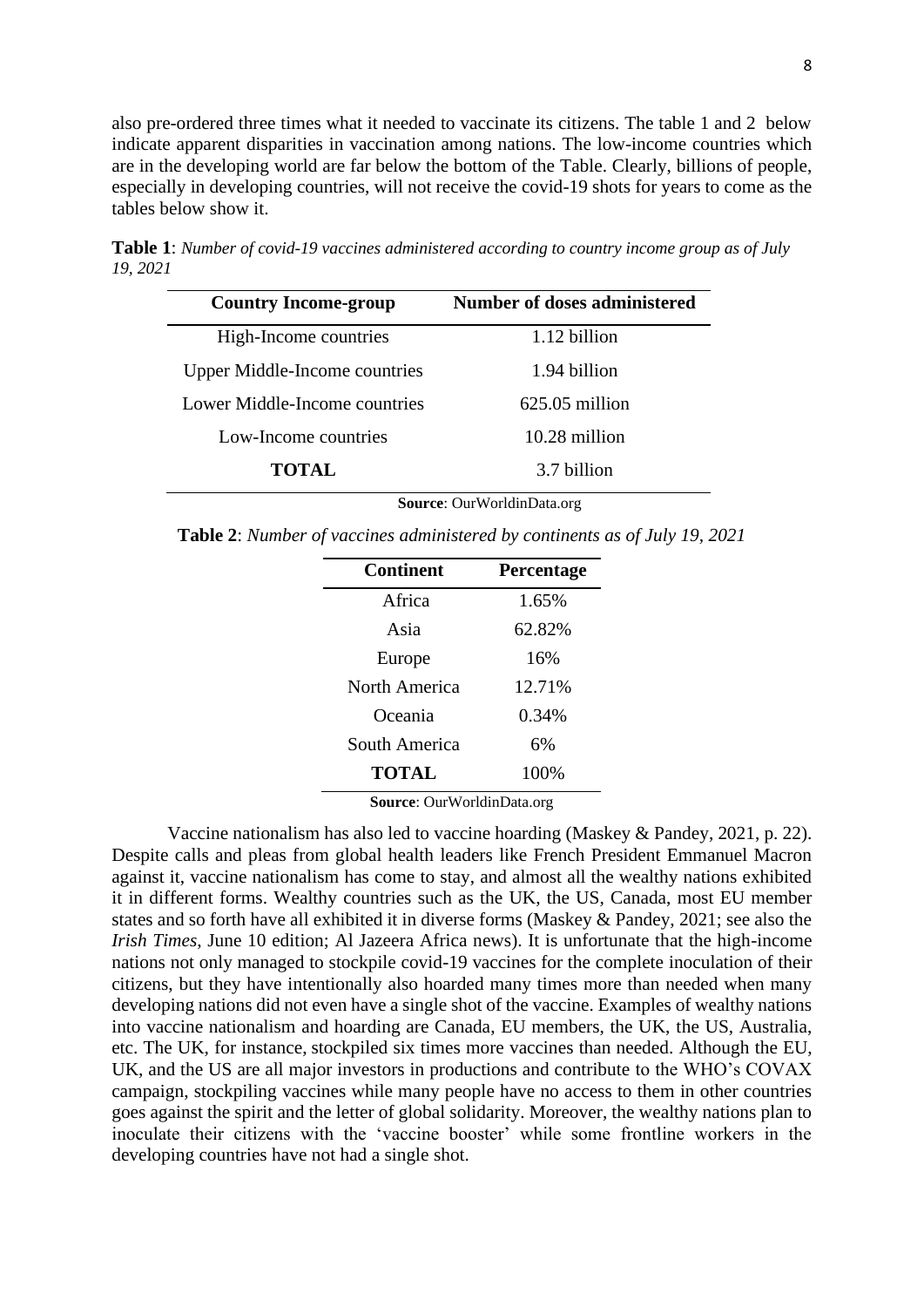For the emergency programme, Mike Ryan, executive director of WHO, called for the high-income nations to donate some of their vaccines, conspicuously noting that many frontline healthcare workers and vulnerable in many parts of the world have not been inoculated as of July 2021 (Burns, 2021). On June 12, 2021, German Chancellor Angela Merkel affirmed that the G7 would collectively distribute 2.3 billion covid-19 vaccines to the global south nations (see *Irish Examiner*, June 13, 2021 edition). However, critically analysing the current global vaccine disparities, these pledges from the G7 will have limited impact because these are pledges. Nonetheless, it gives a small lifeline to the COVAX programme. Besides, no country is safe unless all are safe. Therefore, global solidarity – the spirit in which the Constitution of the World Health Organization was drafted and adopted after the ravages of the Second World War – must be reinforced repeatedly through the kind of relationship-building and negotiating processes that are at the heart of global health diplomacy, argues WHO director Tedros Adhanom Ghebreyesus as cited in (Kickbusch et al., 2021). The advocates of vaccine diplomacy argue that the WHO's COVAX policy did not work according to its planned goal as Western countries' national interests overtook international solidarity (Mardell, 2021). COVAX has secured only 100 million doses and shipped them to 135 low-income countries (Burns, 2021).

#### **Motivations for vaccine diplomacy**

This section deals with the rationale behind vaccine donations and supplies, especially to the developing nations by the players of the vaccine diplomacy game. Is it for 'humanitarian purpose,' global solidarity, or selfish national interest of wielding soft power through public diplomacy? Some supplying nations like China have always insisted openly through its Foreign Ministry that China is fulfilling its commitment to make the new covid-19 vaccine a global public good. Besides, scholars of international relations and the media landscape have questioned the rationale behind nations donating and supplying to developing countries. Vaccine donations are used as a soft power resource to shape what the donating country wants in the receiving state (Maskey & Pandey, 2021). The true motivation of China and the rest manufacturing nations to donate and supply to the developing world is demonstrated in Table 3 below, as it exhibits their overt and covert intentions.

From Table 3, the covert and overt motives of the vaccine diplomacy major players and their intention of WHO's partnership vary based on the strategies and tactics of each player's soft power campaign and public diplomacy agenda. For instance, China's covert motive is a well-planned soft power and public diplomacy programme. It is generally affirmed that the coronavirus pandemic originated from China, and this universal assertion depicted a negative international image and public opinion about the country. Thus, China sees the covid-19 vaccines as an opportunity to repair the tarnished international image, thereby making its shots available through donations, especially to the poor and low-income states in the global south making a total of 33 million donations, with Asian countries receiving the more significant part of it. This plan shows how China attempts to dominate the Asian region against its fierce competitor India. Besides, China realises that it needed international credibility to beat its international competitors in the vaccine race, hence its partnership with WHO. As Nye (2008; 2004; 2011; 2021) asserts, credibility is essential to wield soft power in international relations and diplomacy. Hence, China's quest for credibility at the doorsteps of WHO.

Russia also claims to offer its vaccine for humanitarian purposes as its overt rationale. However, as demonstrated below, its covert motivation affirms its unquenched desire to win soft power dividends at global relations. It was the first country in the globe to announce its covid-19 vaccine breakthrough. Furthermore, it applied for WHO's partnership since it assumed that WHO is a creditable international organisation that will help the country achieve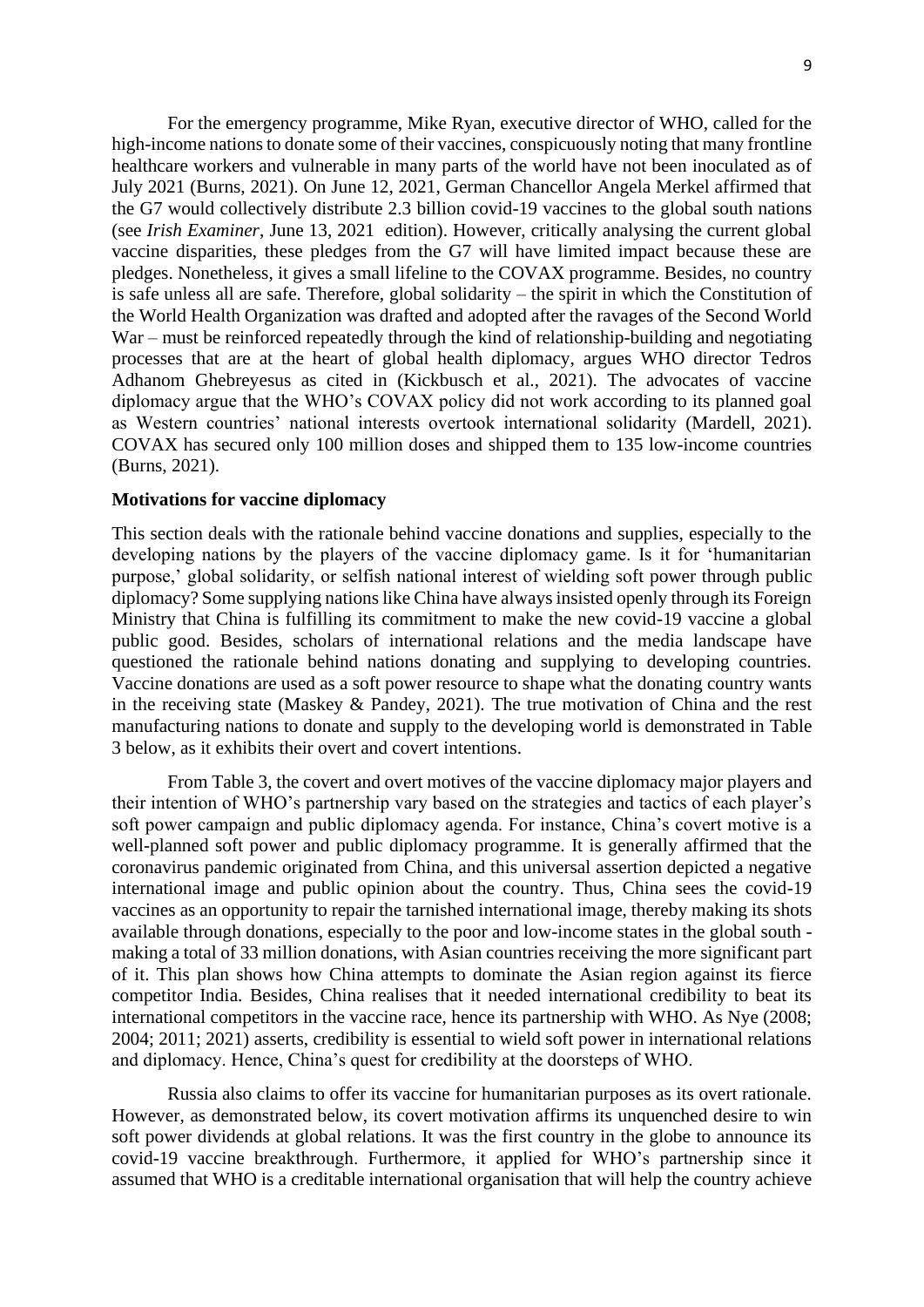its covert motives in vaccine diplomacy. In the vaccine race for soft power, an international source of credibility and support is necessary for a country to implement its public diplomacy campaigns, and Russia hoped to get it through a partnership with WHO.

According to the below Table, India adopted the vaccine diplomacy strategy of 'vaccine maitri' – vaccine friendship as its overt motive. This motive is promoted internationally by its ministry of external affairs. Nevertheless, the country's covert rationale shows that it aimed to widen its soft power currency, especially in Asia, as it faced fierce competition from China. This India's covert motivation can allude to the second wave of the virus in the country where it exported many doses to other countries while its citizens suffered from the pandemic. Nonetheless, it got international acclamation for being one of the most significant vaccine supplies to the WHO's COVAX programme before it was hit with the second wave.

The US initial withdrawal from the vaccine diplomacy under Trump gave a chance to other major players such as China, Russia, and India to win the hearts and minds of their targeted foreign audiences through vaccine donations. As a result, these countries dominated the international arena of vaccine diplomacy. However, with the advent of president Biden, America re-entered the vaccine diplomacy race by making 580 million doses of the vaccine pledge to the global south countries, as indicated in Table 3 below. The presence of America in the race has altered the dynamics of the game as its hidden motives show in the Table – to prevent its eastern competitors such as Russia and China from taking geopolitical advantages. Although its overt motive is for global solidarity, America used its partnership with the WHO as a means of repairing its global damage image under the erstwhile Trump administration.

The EU, as a supranational organisation with its powerful member states on many occasions, stated its humanitarian goal for engaging in vaccine diplomacy. However, as indicated in Table 3, its covert motive demonstrates that the organisation is afraid that China and Russia will use the high-in-demand covid-19 vaccines to penetrate its international allies' territory. Therefore it conceived a covert motive of engaging in vaccine diplomacy in order to maintain its foreign allies in the developing countries. The EU's fear is affirmed when French President Emmanuel Macron accused Russian and China of using the vaccine for geopolitical and soft power advantages. The UK also has a similar approach to the EU in terms of its vaccine diplomacy. However, a greater part of its vaccines went to Africa through COVAX. Moreover, with Brexit effects still looming, UK's vaccine diplomacy treads the line of vaccines plus trade talks as the country continues to search for international trade partners, especially in the global south nations after the Brexit. Hence, its covert motive of supplying its stockpiled vaccines to its international allies in order to keep them away from the Chinese and Russian invasion.

The data in Table 3 below demonstrates the commonality and differences among the major vaccine diplomacy players regarding their motives and partnership with WHO. For example, all the players have a common overt motive – global solidarity and humanitarian. This motive appeals to the global audiences as a worthy cause of action. However, there are no altruistic motives among the actors in the realm of international relations and diplomacy. Hence covert motives always exist in most, if not all, of their activities. Therefore, the major players' covert motives in the vaccine diplomacy race align with the game of international relations. On the one hand, the players have a common overt motive; on the other hand, each of them has a different covert motive, which illustrates the different approaches adopted by each country to achieve its foreign policy objectives through soft power and public diplomacy. Besides, while the major players in the East – Russia and China adopt a covert rationale of repairing international image and wielding soft power, those from the West – the US, UK and EU attempt to prevent the eastern countries from achieving their covert motives at the global relations and diplomacy especially with the return of the US into the race.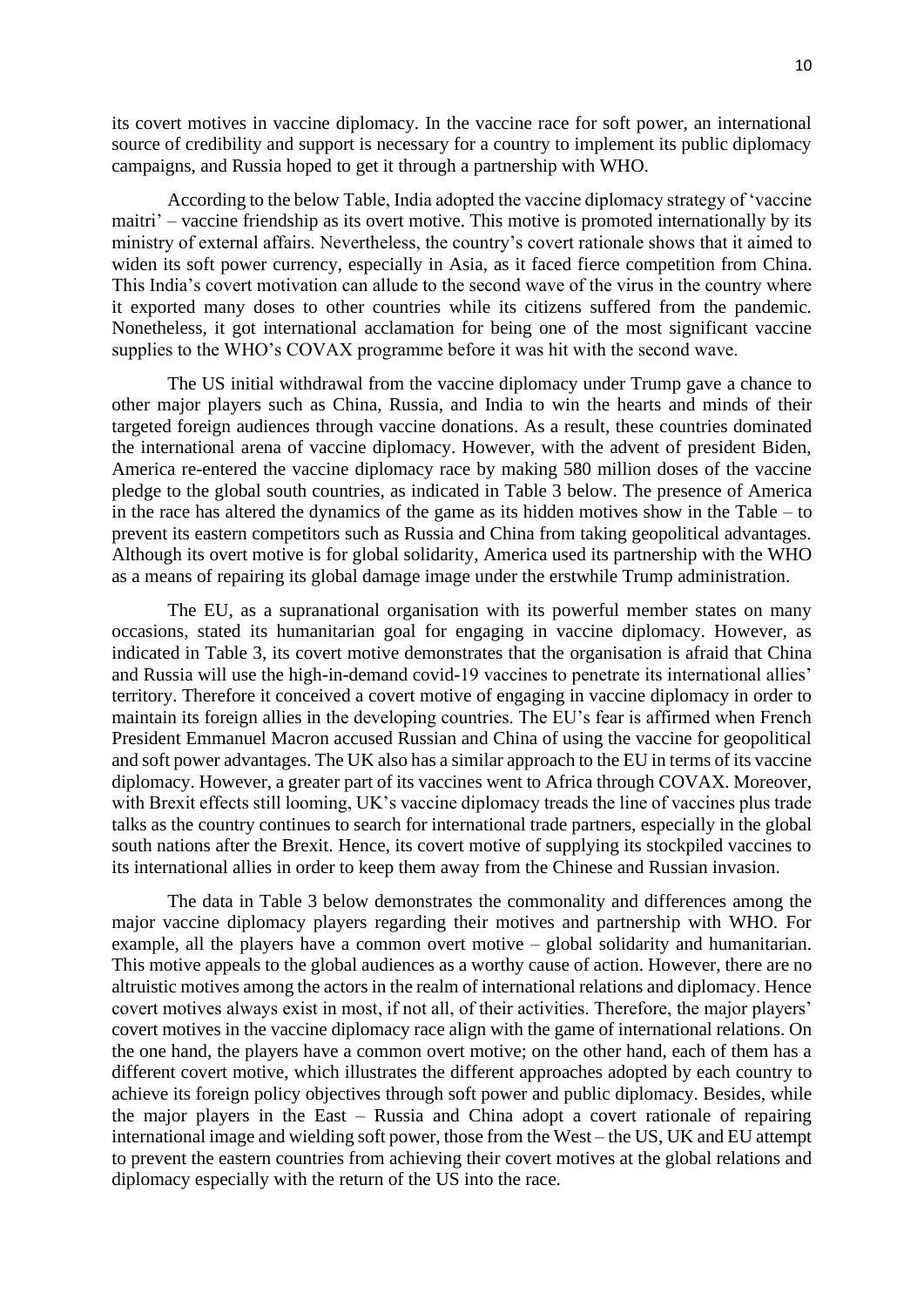Again, the players' relations with WHO are interesting to highlight, as illustrated in Table 3 below. WHO can be said to be the referee of the game (Hotez, 2021). Its role in the vaccine diplomacy battle has been to maintain fair gameplay among the two teams. Through its global initiative programme COVAX, the organisation has plans to ensure equal distribution of the Covid-19 vaccine among all the 190 participating nations of the UN, especially to the low-income states (WHO, Gavi, & UNICEF, 2021). However, each vaccine player seeks WHO's partnership for their implicit soft power motives of global credibility. As Table 3 below shows, China and Russia needed WHO's partnership to achieve their covert motives. This may be the reason for their application to WHO's partnership. The former US President Donald Trump even accuses WHO of being the puppet of China, hence withdrawing the US from the organisation. Thus, the COVAX programme is used as a stepping stone by the players to implicitly further their hidden agendas.

On the contrary, the organisation may not be aware of supporting the players' covert national interest motives. Therefore, it considers its interaction with each of the players on the value for humanitarian purposes. However, actors, especially states, search for any possible means to guide their peculiar national interest in international diplomacy, which manifests among the vaccine diplomacy actors.

| <b>Major</b><br><b>Players</b> | The rationale to engage in<br>vaccine diplomacy                                   |                                                                                  | <b>Reasons for WHO's</b><br>partnership<br>(COVAX)                                                                | <b>Number of</b><br>doses donated<br>and pledges to<br>the global | <b>Global South regions</b><br>gratitude to the<br>major players                                                                             |
|--------------------------------|-----------------------------------------------------------------------------------|----------------------------------------------------------------------------------|-------------------------------------------------------------------------------------------------------------------|-------------------------------------------------------------------|----------------------------------------------------------------------------------------------------------------------------------------------|
|                                | Overt<br>motives                                                                  | <b>Covert</b><br>motives                                                         |                                                                                                                   | south                                                             |                                                                                                                                              |
| <b>China</b>                   | Commitment<br>to the global<br>public good,<br>and South-<br>South<br>Cooperation | To gain<br>geopolitical<br>favours<br>abroad, repair<br>tarnish foreign<br>image | To have global<br>credibility since it<br>legitimizes China at<br>the world stage of the<br>vaccine race          | 33 million<br>(donation)                                          | Asia - 24.5 million as<br>a donation<br>Africa $-7.2$ million<br>vaccines as a donation<br>Latin America-<br>1 million jabs as a<br>donation |
| <b>Russia</b>                  | humanitarian                                                                      | To win soft<br>power<br>dividends, to<br>bolster global<br>reputation            | Has applied for<br>WHO's partnership $-$<br>Russia needs it for<br>global vaccine<br>credibility                  | 13 million<br>(donation)                                          | Africa<br>Asia<br>Latin America                                                                                                              |
| India                          | <i>'vaccine</i><br>maitri' -<br>humanitarian<br>vaccine<br>friendship             | To strengthen<br>its soft power<br>currency                                      | For humanitarian<br>purposes and global<br>recognition as the hub<br>of world pharmacy<br>through COVAX<br>supply | 10.6 million<br>doses (donation)                                  | Africa<br>Asia<br>Latin America<br>(47 developing)<br>countries)                                                                             |
| <b>USA</b>                     | Global<br>solidarity                                                              | To prevent its<br>Eastern<br>competitors<br>from taking                          | To support the<br><b>COVAX</b> initiative                                                                         | 580 million<br>(pledge)                                           | Africa<br>Asia<br>Latin America                                                                                                              |

**Table 3:** *Motivations for vaccine diplomacy towards the developing world by the major players of the Covid-19 vaccine game*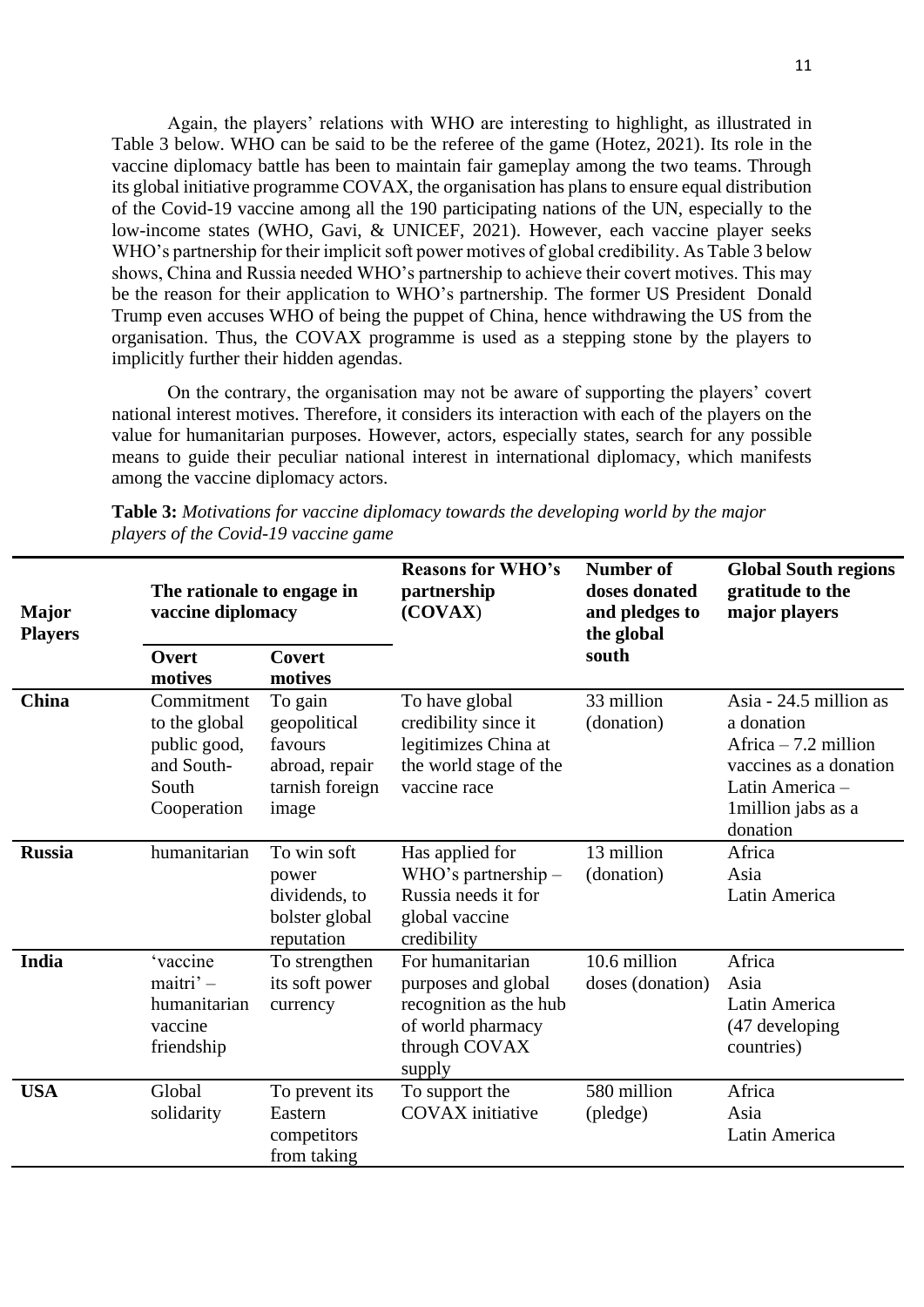|    |                          | geopolitical<br>advantages                                       |                                           |                               |                                 |
|----|--------------------------|------------------------------------------------------------------|-------------------------------------------|-------------------------------|---------------------------------|
| EU | Humanitarian<br>purposes | To retain its<br>foreign allies<br>in the<br>developing<br>world | To affirm its global<br>health commitment | 159 million<br>doses (pledge) | Africa<br>Asia<br>Latin America |
| UK | Global<br>solidarity     | To maintain<br>old allies in the<br>global south                 | To share its left-over<br>vaccines        | 100 million<br>doses (pledge) | Africa                          |

#### **Source**: author's compilation

The eastern vaccine donating nations like China, India, and Russia together supply the largest consignments of the covid-19 vaccines to the developing countries through either COVAX or bilateral arrangements (Maskey & Pandey, 2021). The jabs of these countries are the most suitable to the global south nations concerning storage and cold chain of transportation. These distributing nations have made their vaccines available through 'vaccine internationalism' as to 'vaccine nationalism.' However, their contributions are tagged with a soft power display. It is reasonable to assume that these vaccine donors have a hidden soft power agenda in the recipient states.

This assumption is supported by the competition between China and India in the Asia region. India's vaccine diplomacy of supplying vaccines to the world while its domestic inoculation was low can be seen as a sign of the Indian government gaining the upper hand in the vaccine soft power race against China and other perceived competitors. Russia also used its vaccines to penetrate the European and Asia markets, attracting more customers to counter the US in these regions. Thus, the coronavirus vaccines have been utilized as a soft power and a tool of selfish national interest (Maskey & Pandey, 2021) for where vaccines go influence may be the next to follow. The history of opinion polling on citizens' attitudes to foreign aid is long (Clarke, Roope, & Duch, 2021). However, surprisingly, there is very little information on public attitudes to coronavirus vaccine aid. Furthermore, this affirms why there is no data yet on public opinion in the developing nations who are the significant vaccine recipients aid, about the donating countries.

Again, the relation between health and foreign policy has been cordial and robust for the past decades to the extent that global health matters have been incorporated into nations' foreign policy programmes. Hence, health has gained status as among the significant foreign policy instrument. However, in the globalised world, very few global health campaigns function for pure altruism and humanitarian purpose, as in the case of covid-19 vaccines (Khazatzadeh-Mahani et al., 2020, p. 7); therefore, more affluent countries often provide aid (including for health) to advance their own strategic interests, security goals, and values rather than to promote better health outcomes in the global south as an end in itself.

The motives for vaccine diplomacy have become the bone of contention between the West and the East (Burns, 2021). The rationale and interest are generally and overtly perceived as humanitarian, see table 3 above. However, it also applies to securing political influence zones, access to natural resources, and extending the scope of influence (Bøås & Haavid, 2020). While the Western countries accuse Russia, China, and India of having a 'hiding' agenda in their vaccine diplomacy strategies, the East has strongly refuted these allegations, especially as having no basis. The East says that what it is doing is purely for 'public good' and instead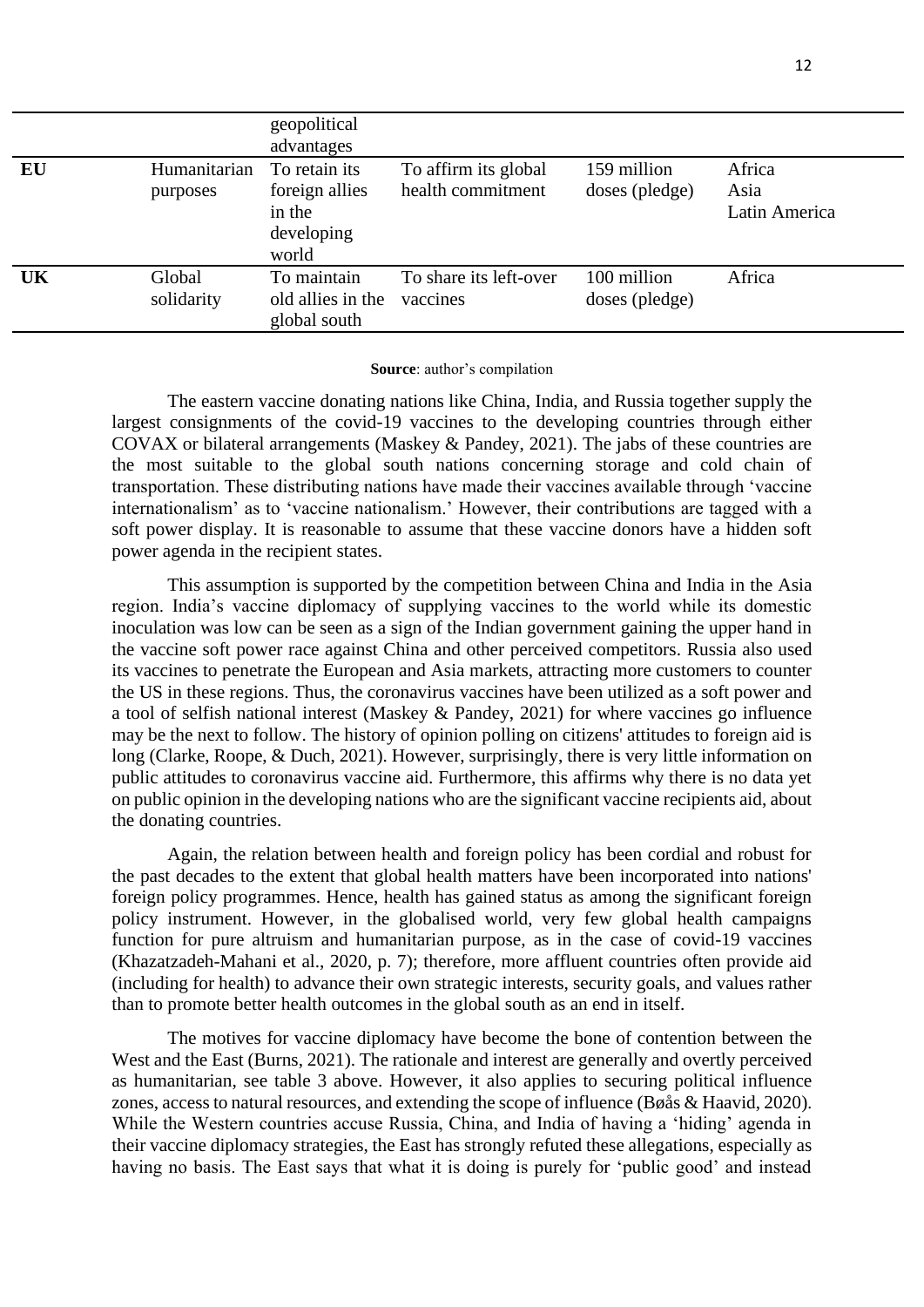accuses the US and Europe of not showing 'vaccine solidarity' to the developing nations but have decided to monopolise their vaccines and use them for their domestic populace (Mardelle, 2021). Mardelle (2021) continues to argue that the West strongly and negatively perceives China's vaccine diplomacy. However, as it is a conceivable fact that China's diplomatic gains will come at the expense of Western influence, it is hard to argue that donating vaccines to those in need is intrinsically wrong.

Critics of vaccine diplomacy have argued that China and Russia will use the vaccine supply to cement their long-term presence in the global south. They highlight that the jabs' fundamental significance to nations will make it 'super, super tricky' for the countries to resist diplomatic pressure in the future from the East (Meredith, 2021). However, vaccine diplomacy is known to promote the donating nation's foreign policy and diplomatic relations. In Hotez's (2014) view, it has been an innovative opportunity to promote US foreign policy and deepen its diplomatic ties, especially between adversarial countries, long before the advent of coronavirus. For instance, Chen's (2021) analysis indicates that China's vaccine diplomacy has made the country have positive press coverage in the Italian media due to China's covid-19 assistance to Italy.

#### **Conclusion**

The discussion above shows the dynamics of how the various state actors of vaccine diplomacy compete among themselves for soft power through public diplomacy, with the vaccine making them attractive and persuasive at the global statecraft. The latest Global Soft Power Index poll conducted by Brand Finance for 2021 of 100 nations affirms the study's results. It gives the impression that the vaccine diplomacy of the covid-19 jabs of the producing nations had no impact on their soft power index (Brand-Finance, 2021). It was expected that Russia, China, India, and the US would be among the first five top positions of the 2021 soft power index, having the vaccines in their hands and donating to developing nations. However, China, the giant advocate of vaccine diplomacy to wield soft power, came 8th of the index with a decrease of minus 4.4. Russia came  $13<sup>th</sup>$ , while India took the  $36<sup>th</sup>$  position. For the first time, the soft power superpower, the US, was dethroned from its number one position, losing it to Germany and falling to sixth place.

The findings of vaccine diplomacy and its related issues show how the stakeholders in the game take every chance that may crop up seriously in the world of soft competitive power and public diplomacy. China, Russia, and India have shown the West that vaccine solidarity and sharing go with its implicit diplomatic goals of increasing one's soft power, although it may not be immediate. The West may reverse their covid-19 vaccination campaign to counter the East's vaccine diplomacy. Indeed, it has reversed its vaccine diplomacy strategy with the advent of the Biden administration in the US. Biden's America has become the main vaccine diplomacy competitor to China. President Biden rejoined the Paris Climate Change Accord and the World Health Organisation and made pledges of vaccine half a million donation to the developing nations through the WHO COVAX programme. The sense of American solidarity is back.

It may seem that the Eastern countries have won the great vaccine diplomacy game to the detriment of the West. However, in matters of public health, the priority is always about saving lives. Soft power, image, and nation branding, or global influence do not save human life. The covid-19 pandemic has shown the world of diplomacy the big gap between the haves and have-not, the big players and the spectators, and the need to share resources (health) at the global stage for fair and equal access to global public health care. Unfortunately, the national selfish-interest of especially high-income and vaccine-producing nations led to vaccine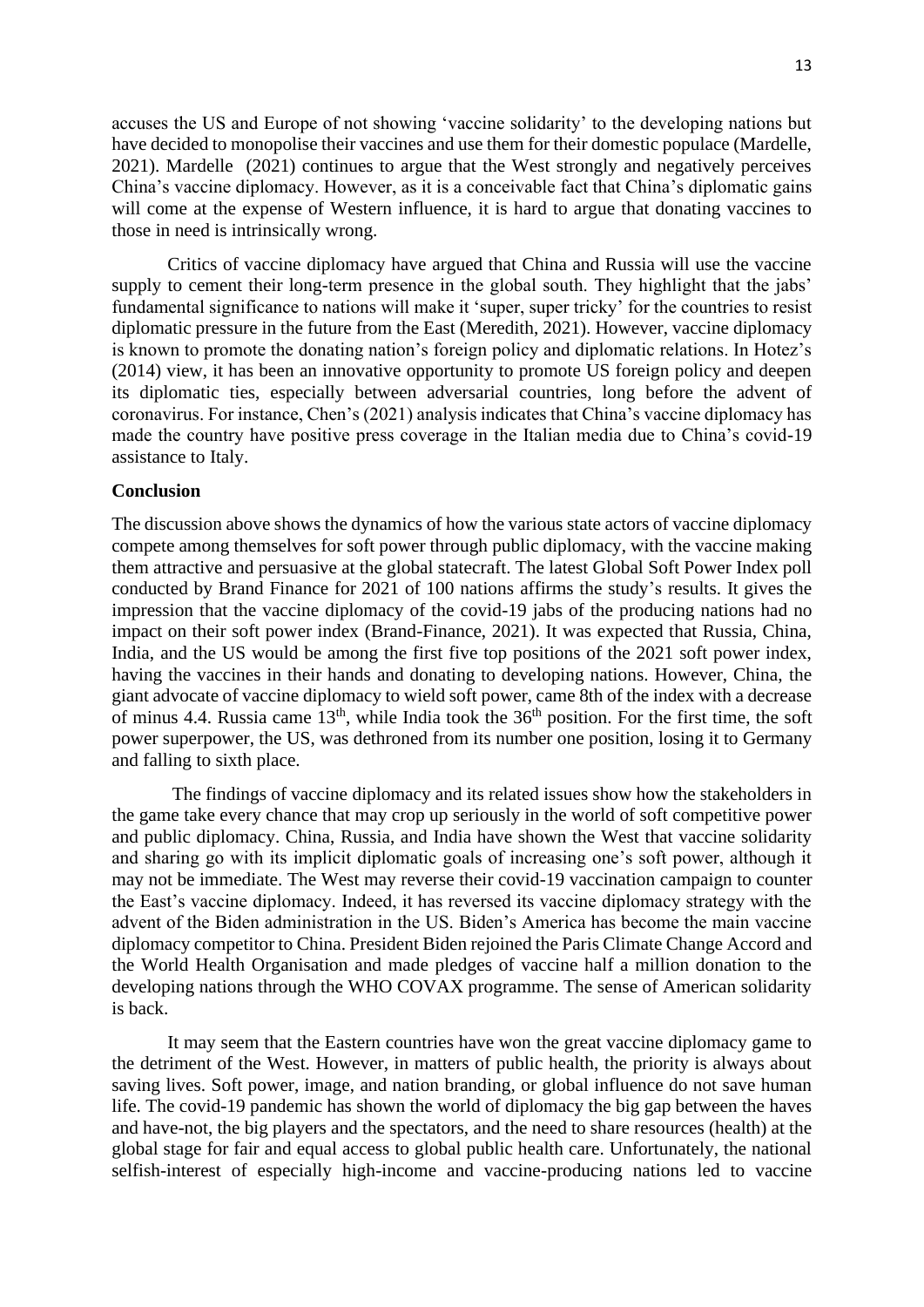nationalism and hoarding at the expense of global solidarity. As a result, these developed nations pre-ordered almost all the vaccines and even stockpiled them while front workers and other vulnerable people in the developing world died of the pandemic. This unfortunate situation shows the considerable disparity in the globe.

Scholars in public diplomacy have remarkably underexplored the power of vaccine diplomacy in engaging the foreign publics for political goals such as image shaping, nation branding, global influence, and soft power attainment. Nevertheless, it is a public diplomacy resource with many diplomatic advantages, both short and long-term effects. Future research, therefore, could be undertaken in other aspects of health diplomacy, such as the supply of health personnel and equipment as a method of wielding soft power through public diplomacy strategy.

### **References**

- Antwi-Boasiako, I. (2021). Ghana's Public Diplomacy under Kwame Nkrumah. *RAIS* (pp. 139-149). New Jersey: RAIS. doi:10.5281/zenodo.5114003
- Bøås, M., & Haavid, V. (2020). *Vaccine Diplomacy: How China is building its influence in Africa by taking advantage of the poverty of the pandemic.* Retrieved April 19, 2021, from https://5kmvrec63kisxwajhy7qukyg7u--wszystkoconajwazniejsze-pl.translate.goog/m
- Brand-Finance. (2021). *Global Soft Power Index 2021.* London: Brand Finance. Retrieved July 10, 2021, from https://brandfinance.com/press-releases/global-soft-power-index-2021-15-nationsfrom-mena-feature
- Burns, S. (2021). *Countries must donate vaccines to protect vulnerables, health workers - Mike Ryan.* Dublin: Irish Times. Retrieved July 09, 2021, from https://www.irishtimes.com/news/health/countries-must-donate-vaccines-to-protectvulnerable-health-workers-mike-ryan-1.4615108
- CEPI, GAVI, WHO, & UNICEF. (2021). *COVAX Global Supply Forecast.* New York: WHO.
- Changhe, S. (2013). Soft Power. In A. F. Cooper, J. Heine, & R. Thakur, *The Oxford Handbook of Modern Diplomacy* (pp. 544-558). Oxford: Oxford University Press.
- Chattu, V. K., & Chami, G. (2020). Global Health Diplomacy Amid the COVID-19 Pandemic: A Strategic Opportunity for Improving Health, Peace and Well-Being in the CARICOM Region—A Systematic Review. *Social Sciences, 9*(88), 1-16. doi:10.3390/socsci9050088
- Chen, W. A. (2021). COVID-19 and China's Changing Soft Power in Italy. *Chinese Political Science Review*, 1-20.
- Chitty, N. (2017). Introduction. In N. Chitty, L. Ji, G. D. Rawnsley, & C. Hayden, *The Routledge Handbook of Soft Power* (pp. 1-6). Oxfordshire; New York: Routledge.
- Clarke, P., Roope, L., & Duch, R. (2021). *Most people support sharing vaccines with other countries — new study.* Oxford: The Conversation. Retrieved May 28, 2021, from https://theconversation.com/most-people-support-sharing-vaccines-with-other-countries-newstudy-159109
- D'Hooghe, I. (2011). The Expansion of China's Public Diplomacy. In J. Wang, *Soft Power in China: Public Diplomacy through Communication* (pp. 19-36). New York: Palgrave Macmillan.
- Fazal, T. M. (2020, December). Health Diplomacy in Pandemical Times. *International Organization 74 Supplement*, 78-97. doi:10.1017/S0020818320000326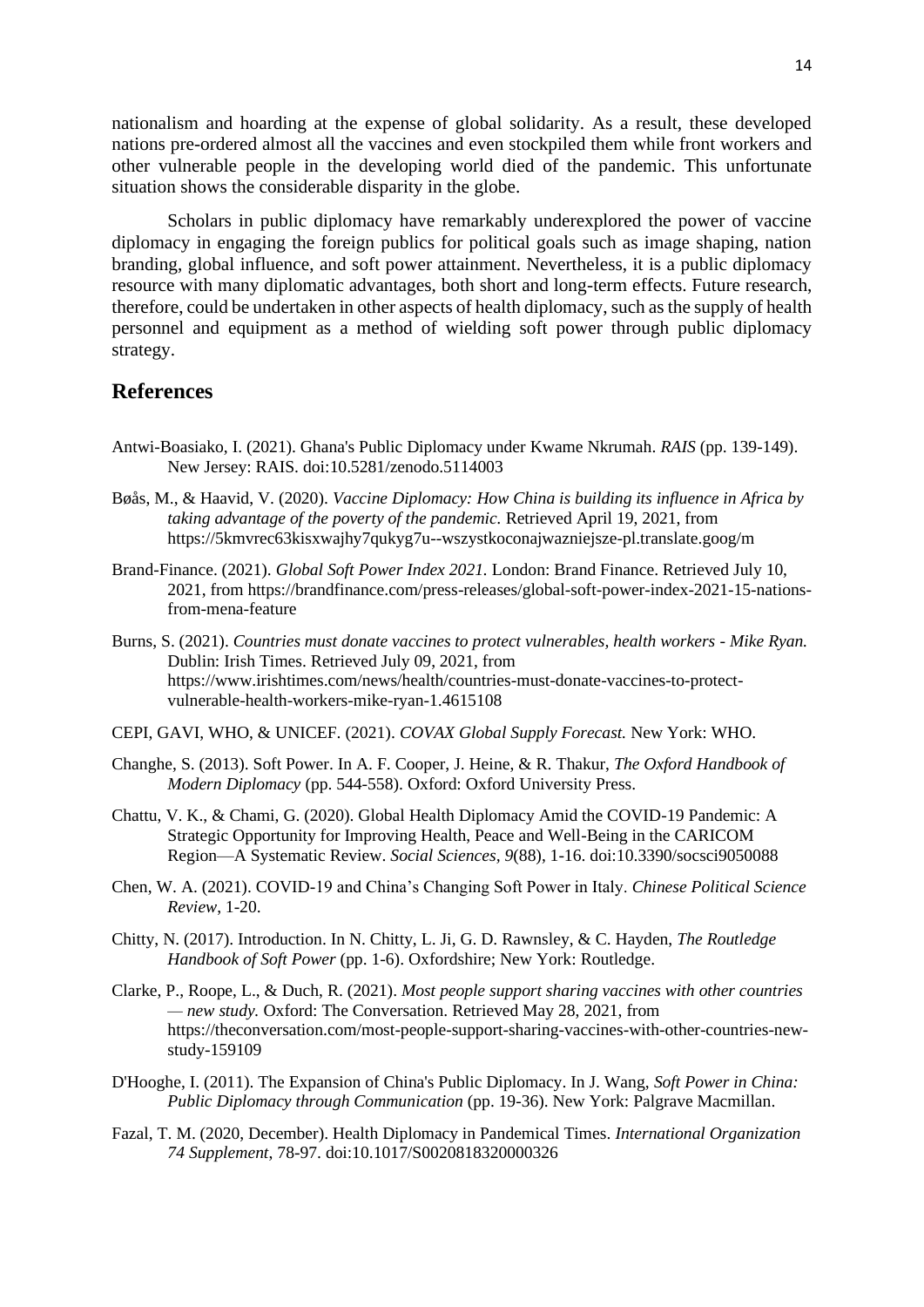- Fidler, D. P. (2013). Health Diplomacy. In A. F. Cooper, J. Heine, & R. Thakur, *The Oxford Handbook of Modern Diplomacy* (pp. 691-707). Oxford: Oxford University Press.
- *G7 vaccine pledges to developing countries may fall short.* (2021, June 3). Dublin: The Irish Examiner. Retrieved June 30, 2021, from The Irish Examiner: https://www.irishexaminer.com/business/economy/arid-40312691.html
- Heymann, D. L. (2021). The Soft Power of Public Health. In D. Haigh, *Globa Soft Power Index 2021* (p. 97). London: Brand Finance. Retrieved July 10, 2021, from https://brandirectory.com/globalsoftpower/download/brand-finance-global-soft-power-index-2021.pdf
- Hotez, P. J. (2014). 'Vaccine Diplomacy': Historical Perspectives and Future. *PLoS Negl Trop, 8*(6). doi:10.1371/journal.pntd.0002808
- Hotez, P. J. (2021). *Preventing the Next Pandemic: Vacine Diplomacy in a Time of Anti-science.* Baltimore: Johns Hopkins University Press.
- Ji, L. (2017). Measuring Soft Power (Section overview). In N. Chitty, L. Ji, G. D. Rawnsley, & C. Hayden, *The Routldeg Handbook of Soft Power* (pp. 75-92). Oxfordshire; New York: Routledge.
- Kevany, S. (2020). *Barefoot Global Health Diplomacy: Field Experiences in International Relations, Security, and Epidemics.* Cambridge: Academic Press.
- Khazatzadeh-Mahani, A., Ruckert, A., & Labonte, R. (2020). Global Health Diplomacy. In C. McInnes, K. Lee, & J. Youde, *Oxford Handbooks of Global Health Politics* (pp. 1-23). New York: Oxford University Press. doi:10.1093/oxfordhb/9780190456818.013.7
- Kickbusch, I., Nikogosian, H., Kazatchkine, M., & Kökény, M. (2021). *A Guide to Global Health Diplomacy.* Geneva: Global Health Centre.
- Kiernan, S., Tohme, S., Shanks, K., & Rosenbaum, B. (2021, April 29). *The Politics of Vaccine Donation and Diplomacy: Is a friend in need a friend indeed?* Geneva: Think Global Health. Retrieved May 17, 2021, from https://www.thinkglobalhealth.org/article/politics-vaccinedonation-and-diplomacy
- Kunczik, M. (2009). Transnational Public Relations by Foreign Governments. In K. Sriramesh, & D. Vercic, *The Global Public Relations Handbook: Theory, Research, and Practice* (2nd ed., pp. 769-794). New York; Oxon: Routledge.
- Lee, K., & Smith, R. (2011). What is Global Health Diplomacy? A Conceptual Review. *Global Health Governance, V*(1), 1-12. Retrieved from http://www.ghgj.org
- Lee, S. T. (2021). Vaccine diplomacy: nation branding and China's COVID-19 soft power. *Place Branding and Public Diplomacy*, 1-15.
- Lord, C. (2008a). Public Diplomacy as Soft Power. In J. M. Waller, *Strategic Influence: Public Diplomacy, Counterpropaganda, and Political Warfare* (pp. 61-73). Washington: The Institute of World Politics Press.
- Mardell, J. (2021). *The meaning of China's vaccine diplomacy.* Retrieved Februray 20, 2021, from https://supchina.com/2021/02/18/the-meaning-of-chinas-vaccine-diplomacy/
- Maskey, M. K., & Pandey, A. (2021). *COVID-19 Pandemic, Vaccine Diplomacy and the Recommended Course of Action for the Government of Nepal.* Kathmandu: Policy Research Institute.
- Meredith, S. (2021). *As Russia and China seek to boost their global influence, analysts warn vaccine diplomacy is here to stay.* New Jersey: CNBC News. Retrieved February 26, 2021, from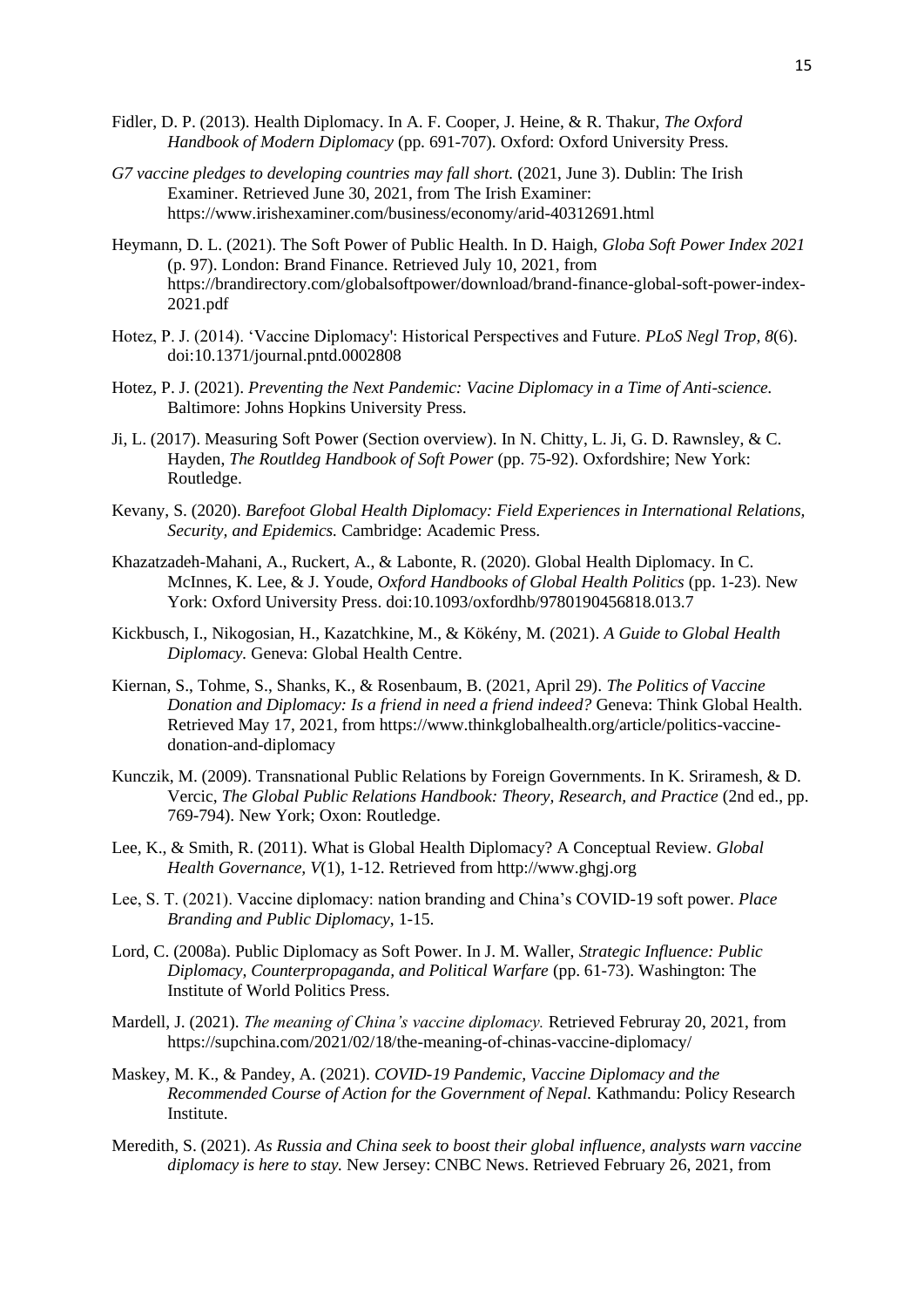https://www.cnbc.com/2021/02/17/covid-vaccine-diplomacy-russia-china-seek-to-boostglobal-influence

- MFA. (2021). *Ministry of Foreign Affairs: China provides Vaccines assistance to 53 Developing Countries.* Beijing: Xinhua News Agency. Retrieved from Ministry of Foreign Affairs: China provides vaccine assistance to 53 developing countries (www.gov.cn)
- Michaud, J., & Kates, J. (2013). Global Health Diplomacy: Advancing Foreign Policy and Global Health interest. . *Global Health, Science and Practice, 1*(1), 24-28. Retrieved February 18, 2021, from https://www.ghspjournal.org/content/1/1/24
- Nye, J. S. (1990). *Bound to Lead: The Changing Nature of American Power.* New York: Basic Books.
- Nye, J. S. (2004). *Soft Power - The Means to success in World Politics.* New York: Public Affairs.
- Nye, J. S. (2008). Public Diplomacy and Soft Power. *Annals of the American Academy of Political and Social Science*, 94-109. doi:10.1177/0002716207311699
- Nye, J. S. (2011). *The Future of Power.* New York: Public Affairs.
- Nye, J. S. (2013). Hard, Soft, and Smart Power. In A. F. Cooper, J. Heine, & R. Thakur, *The Oxford Handbook of Modern Diplomacy* (pp. 559-556). Oxford: Oxford University Press.
- Nye, J. S. (2021a). Soft Power: The evolution of a concept. *Journal of Political Power*, 1-13. doi:10.1080/2158379X.2021.1879572
- Nye, J. S. (2021b). American Soft Power. In D. Haigh, *Global Soft Power Index 2021* (p. 103). London: Brand Finance. Retrieved July 10, 2021, from https://brandirectory.com/globalsoftpower/download/brand-finance-global-soft-power-index-2021.pdf
- Pannu, J., & Barry, M. (2021). The states inoculates: vaccines as soft power. *The Lancet Global Health, 9*(6), 2-3. doi: https://doi.org/10.1016/S2214-109X(21)00091-7
- Potter, E. H. (2021). Three Cheers for "Diplomatic Frivolity'': Canadian Public Diplomacy Embraces the Digital World. In N. J. Cull, & M. K. Hawes, *Canada's Public Diplomacy* (pp. 55-93). Cham: Palgrave Macmillan.
- Randall, T. (2021). *The World's Wealthiest Countries Are Getting Vaccinated 25 Times Faster.* New York: Bloomberg. Retrieved July 21, 2021, from https://www.bloomberg.com/news/articles/2021-04-09/when-will-world-be-fully-vaccinatedpace-is-2-400-faster-in-wealthy-countries
- Tai, K. (2021). *Statement from Ambassador Katherine Tai on Covid-19 trips Waiver.* Ne: Twitter. Retrieved July 14, 2021, from https://twitter.com/ambassadortai/status/1390021205974003720?lang=en
- Tella, O. (2021). *Africa's Soft Power: Philosophies, Political Values, Foreign Policies and Cultural Exports.* London; New York: Routledge. doi:10.4324/9781003176022-1
- Wang, J. (2011). Introduction: China's Search of Soft Power. In J. Wang, *Soft Power in China: Public Diplomacy through Communication* (pp. 1-18). New York: Palgrave Macmillan.
- *White House*. (2021, May 17). Retrieved May 25, 2021, from White House: https://www.whitehouse.gov/briefing-room/statements-releases/2021/05/17/fact-sheet-bidenharris-administration-is-providing-at-least-80-million-covid-19-vaccines-for-global-usecommits-to-leading-a-multilateral-effort-toward-ending-the-pandemic/#content
- WHO, Gavi, & UNICEF. (2021). *Costs of delivering COVID-19 vaccine in 92 AMC countries.* New York: WHO.